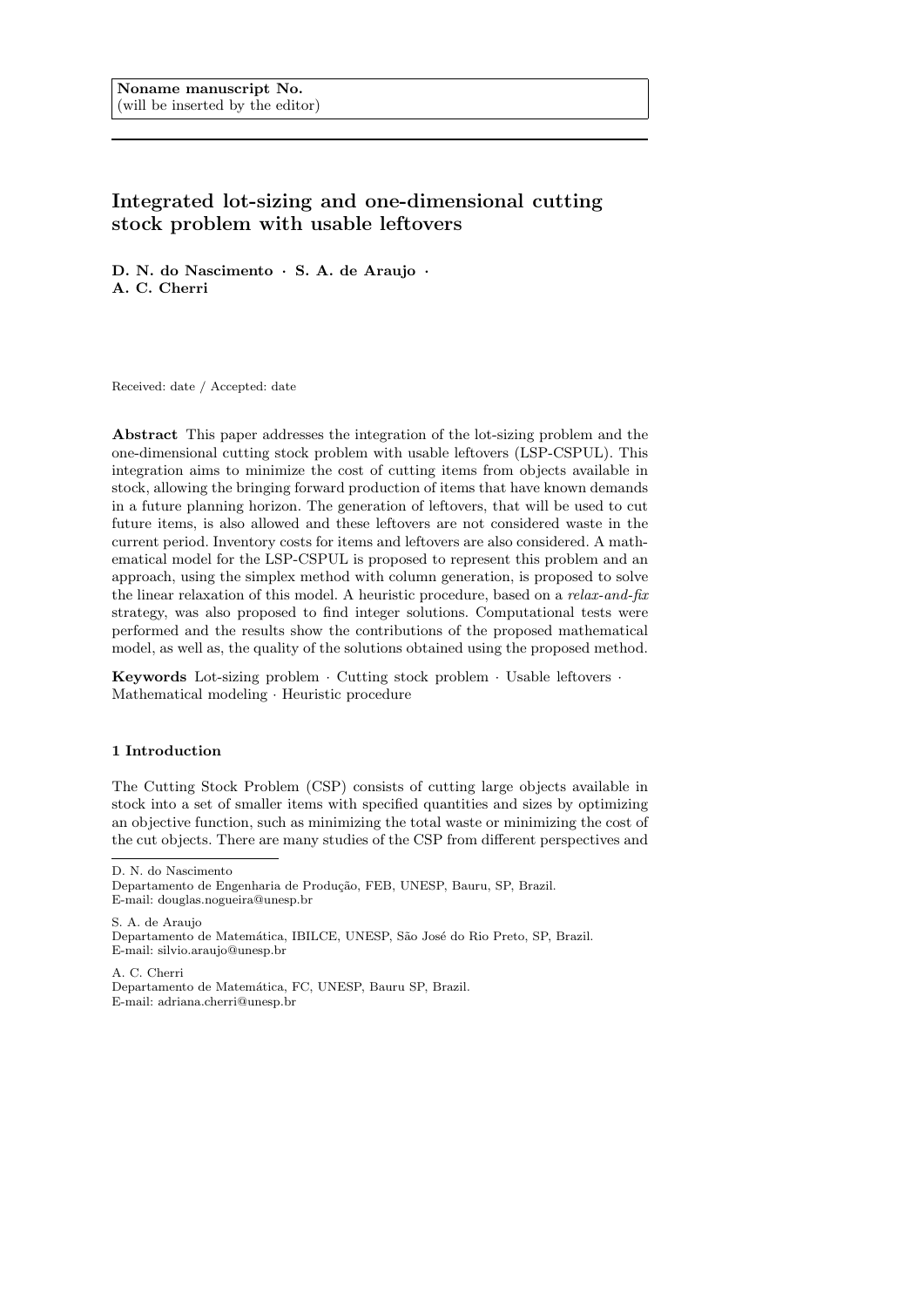their proposed solution methods in the literature, as we can see in Erjavec et al. (2012). In that paper, the authors proposed a method to define the optimal stock size for the expected demand of items to minimize the total cost of waste, warehousing and non-fulfilment. After tests and simulations, the authors concluded that the optimal stock size must be approximately 50% above the expected demand of items. Another example is the recent application studied in Lemos et al. (2020). Based on a real-life application of the concrete pole manufacturing, the authors considered multiple manufacturing modes integrated into the cutting stock problem.

A variation of CSP that often appears in practice consists of considering the generation of usable leftovers of cut objects. If planned, these leftovers are not considered waste and they are kept in stock to meet future demand. This variation of the CSP is called the Cutting Stock Problem with Usable Leftovers (CSPUL).

In production planning for multiple time periods, the possibility of generating leftovers is more complex, since this decision can be made looking not only at the demand of a single period but considering the demand of all periods of a planning horizon. In this multiperiod scenario, there is a new problem along with the CSPUL: the Lot-Sizing Problem (LSP).

The LSP determines the production size of different types of items in each period of a planning horizon, aiming to minimize an objective function, such as setup and inventory costs. The integration with the CSPUL makes it possible to bring forward the production of items or not. This bringing forward depends on the storage costs and the possible combinations of items in the objects and leftovers. Also, objects not used in a period, as well as all generated leftovers, are stored for the next period.

Integrating LSP and CSPUL, decisions about generating leftovers or bringing forward the production of items must be taken. In a situation in which a company has infinite production capacity, it could be more interesting to bring forward the production of ordered items than to delay this production by generating usable leftovers. However, in real-world situations, companies have limited item production capacity. Therefore, correctly planning which items will be brought forward and in what quantities, as well as generating leftovers with predefined sizes to produce items in the next periods, are difficult decisions that will be supported by the integration studied in this paper. For convenience, LSP-CSPUL refers to the integration of these two problems.

This paper contributes to the literature by proposing a mathematical model to represent LSP-CSPUL. The column generation method was used to solve the linear relaxation of the model and a heuristic procedure was proposed to find the integer solution. Computational tests were performed and showed the contribution of the proposed mathematical model to the literature and the quality of the solutions obtained.

The remainder of the paper is organized as follows: Section 2 is a review of the literature. In Section 3, the LSP-CSPUL is defined together with the proposed mathematical model. The solution method and the heuristic used to find integer solutions are described in Section 4. In Section 5, computational tests varying the maximum number allowed for leftovers and the inventory costs are presented. Conclusions are presented in Section 6.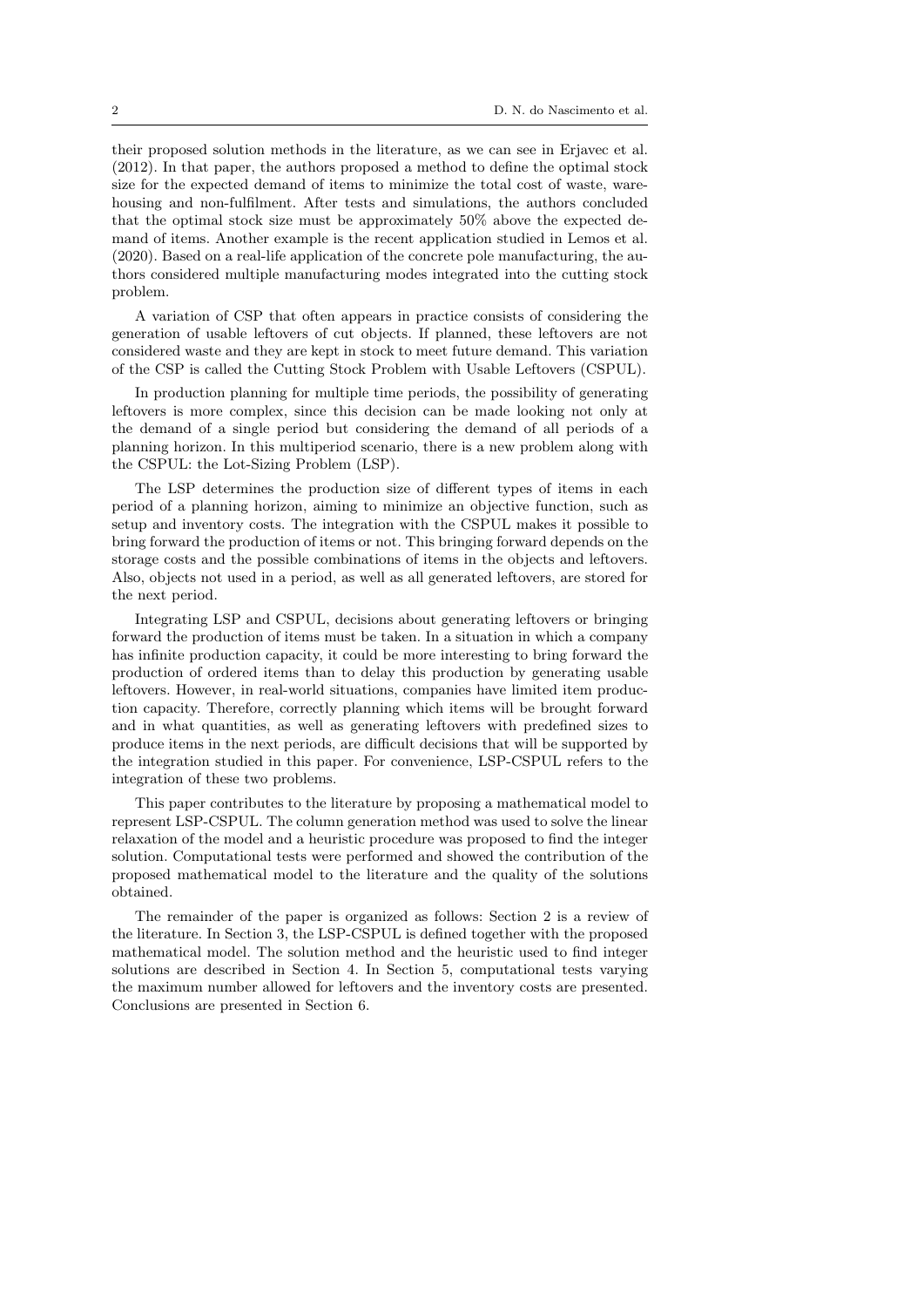#### 2 Literature review

The CSPUL is a well-studied problem in the literature, since its practical application provides valuable benefits in various industries. Also, some papers in the literature have studied the integration of LSP and CSP but without the possibility of generating leftovers. Therefore, this section presents a literature review separating papers by CSPUL and integrated LSP-CSP.

## 2.1 Cutting stock problem with usable leftovers

The CSPUL was first mentioned by Brown (1971) and a considerable number of papers have been published on this problem since then. Cherri et al. (2014) presented a survey of the existing papers that investigated the one-dimensional CSPUL.

Considering one-dimensional problems, Scheithauer (1991) used the column generation technique proposed by Gilmore and Gomory (1963) to deal with the possibility of generating leftovers. In this approach, fictitious items (leftovers) were considered without a demand to be met. These items, if cut, returned to stock to meet future demand. Gradisar et al. (1997) proposed a model to represent the CSPUL with two objective functions: minimizing the number of items whose demand is not satisfied and minimizing the total waste. A heuristic procedure was also proposed and used to solve the problem. All leftovers larger than a specific threshold returned to stock. That study was applied in the clothing industry. Cherri et al. (2009) modified classic constructive and residual heuristic procedures to solve the one-dimensional CSPUL.

Abuabara and Morabito (2009) studied the one-dimensional CSPUL in a Brazilian aeronautical company. The authors proposed a mixed integer mathematical model that is an adaptation of the model proposed by Gradisar et al. (1997). Cui and Yang (2010) extended the model from Scheithauer (1991) including upper bounds on the number of leftovers, and limiting the number of objects in stock.

In Cherri et al. (2011) the authors analyzed the solution methods presented in Cherri et al. (2009) using fuzzy inference. Arenales et al. (2015) proposed a mathematical model to solve the CSPUL with the objective of minimizing the waste of material. In their model, leftovers have lengths and limited stock quantities previously defined and can be generated for stock to reduce the waste. The problem was solved using the column generation technique and optimal continuous solutions were presented.

Coelho et al. (2017) proposed a mathematical model and two heuristics to solve the one-dimensional CSPUL, considering the leftovers could be returned to stock or sold to other companies. They also discuss the sustainable implications of the usable leftovers, which include reducing the environmental impact of industries, increasing their profits, and improving company image, among others. Tomat and Gradisar (2017) analyzed the possibility of generating leftovers considering consecutive demands. The method proposed aims to find the best quantities of leftovers for the stock and the ideal length for the new leftovers generated.

Birgin et al. (2019) proposed a multiperiod framework for the two-dimensional non-guillotine cutting problem with usable leftovers, aiming to minimize the cost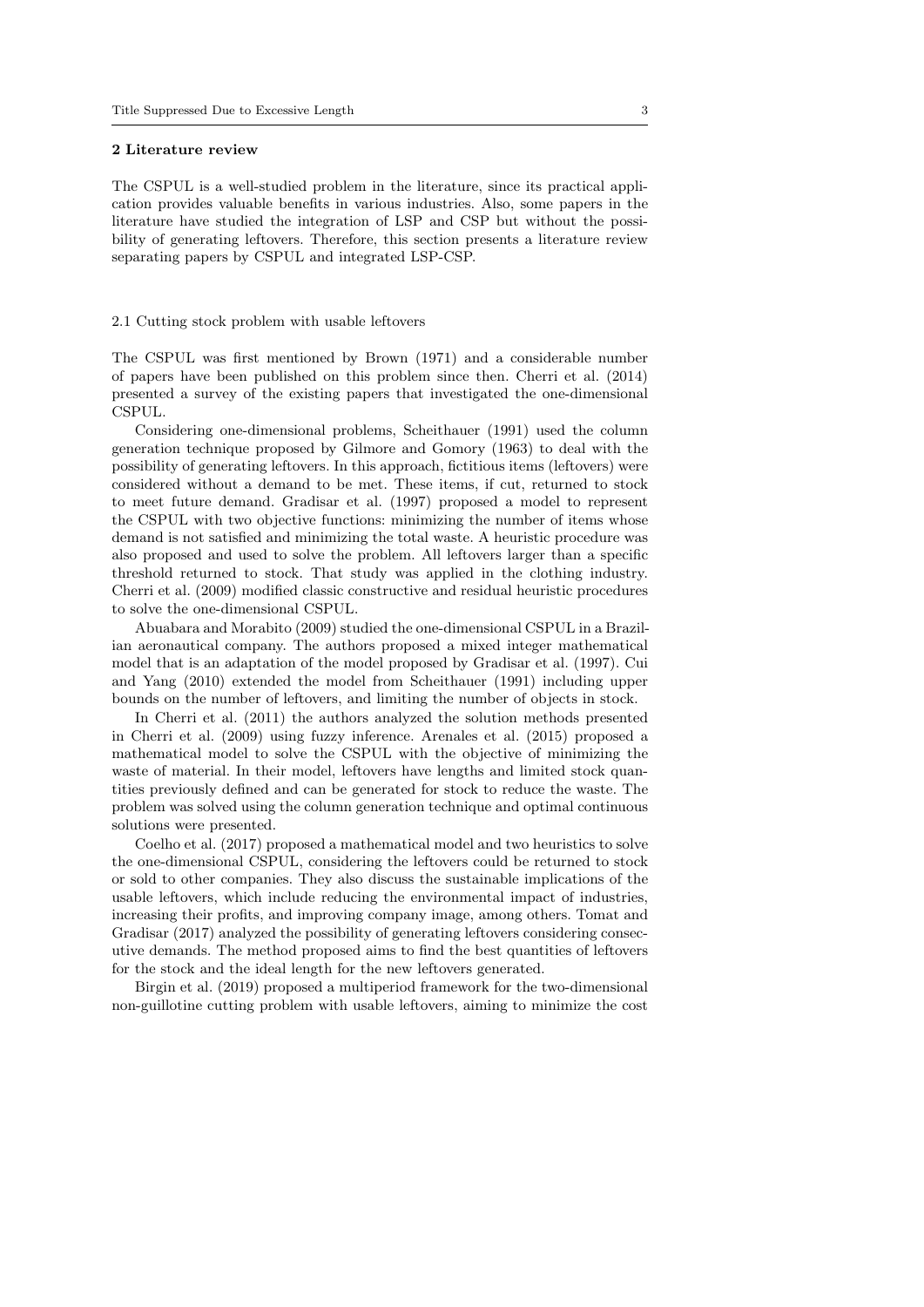of the cut objects in a time horizon. In the strategy used, leftovers are obtained through horizontal and vertical guillotine precuts.

# 2.2 Integrated lot-sizing and cutting stock problems

Some authors have proposed the integrated LSP-CSP from different perspectives. Poltroniere et al. (2008) proposed an integrated mathematical model to represent the LSP in the production of large paper rolls and the CSP to produce smaller rolls. Two decomposition heuristics were also proposed to solve the model by approaching one problem at a time, and using the solution of the first problem as a parameter in the second problem.

Poldi and de Araujo (2016) investigated the multiperiod CSP, which can be considered as an integrated LSP-CSP since the proposed mathematical model contains decision variables related to both objects and inventory items, as well as the cutting of objects. The proposed model is based on mixed integer models from the literature. A residual heuristic procedure based on rolling horizon strategies was also proposed to solve the problem. Leao et al. (2017) studied the integration of the one-dimensional CSP with the lot-sizing problem with focus on the paper industry. The authors investigated strategies based on Dantzig–Wolfe decomposition and column generation techniques to obtain good upper and lower bounds for the problem. A rounding heuristic was proposed to find feasible solutions, as well as a method combining neighborhood search and column generation.

Campello et al. (2019) addressed the integrated LSP-CSP using a multi-objective approach to find a set of pareto-optimal solutions and assess the trade-off between both problems. The authors proposed a multi-objective model and used two methods to find solutions: i) a weighting method, which consists of associating the objective function of each problem with coefficients and minimizing the weighted sum of the objective functions; ii) a constraint method, which consists of minimizing the objective function of just one of the problems and convert the other one into a constraint, setting an upper bound for it.

More details of these and other papers can be found in Melega et al. (2018) that proposed a classification of the literature related to the integrated LSP-CSP. A deterministic mathematical model, that considers multiple dimensions of integration and comprises several aspects found in practice, was proposed. This model was used as a framework to classify the current literature for this particular problem. The classification is organized around the integration of time periods and production. Within a given planning horizon consisting of several periods, the stock gives the connection between the periods, which is the first factor of integration. The other factor of integration considers three levels of production. The first one is related to the objects and include the fixed setup (or ordering) cost for the production (or purchase) of objects, their production (or purchasing) cost and their inventory holding cost may be included in the objective function. The second level refer to the cutting process, the setup cost of a cutting pattern, the cost of cutting an object according to a cutting pattern and the cost of holding the pieces in inventory may be included in the objective function. The third one correspond to the setup, production and inventory costs o final products. Following these classification criteria, this paper deals with both types of integration (across time periods and between production levels) and is restricted to two production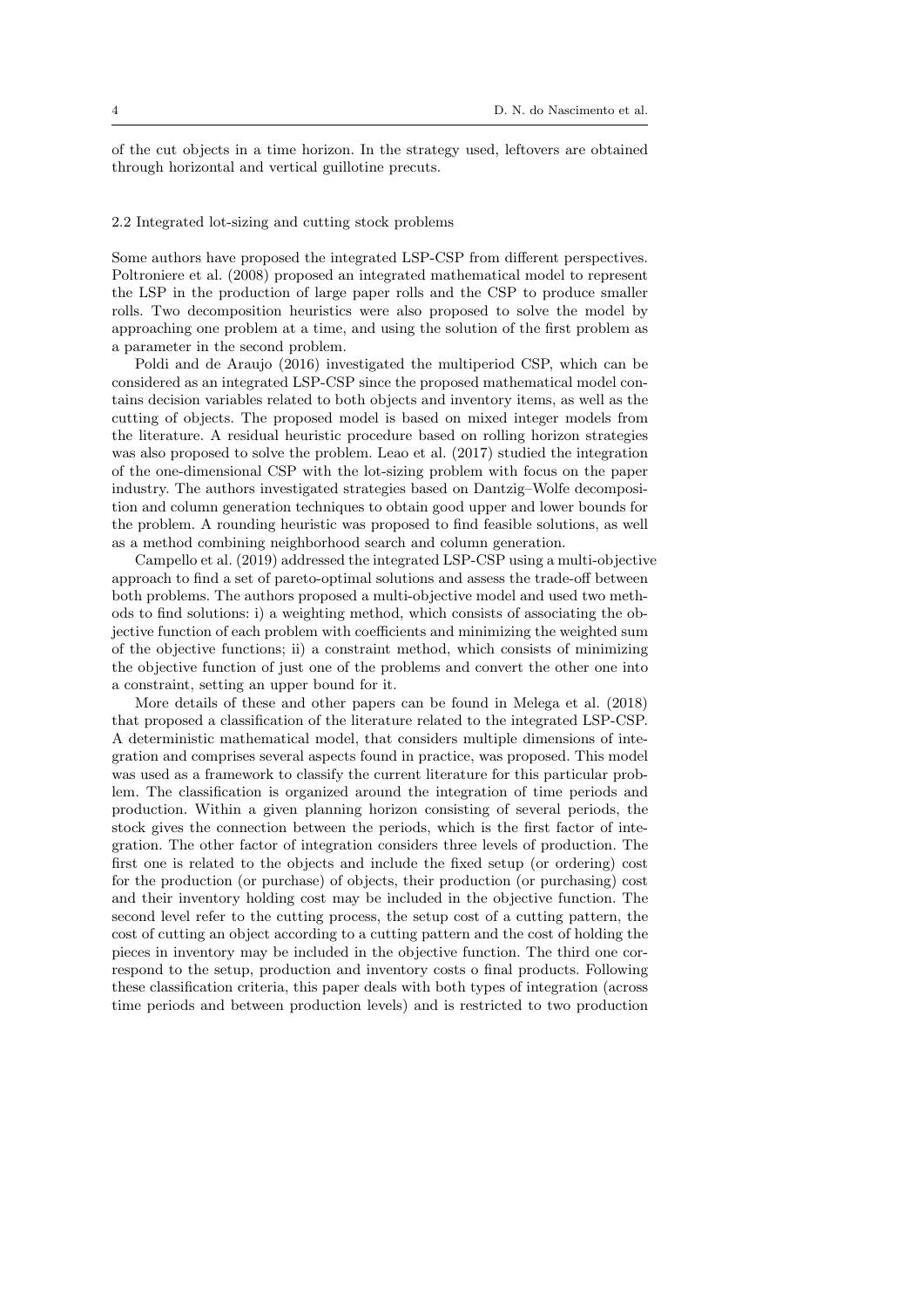levels (Level 1 and Level 2) since the model has decision variables related to the production (leftover) and cutting of objects in a discrete and multi-period planning horizon. According to the proposed classification, the present paper is classified as  $L1/L2$ /-/M.

# 3 Problem definition

In the LSP-CSPUL a finite planning horizon is divided into  $T$  periods. In each period, S types of objects are available in stock and m types of items must be cut to attend a specified demand  $d_{it}, i = 1, ..., m, t = 1, ..., T$ . As the demand is known for all periods, the production of items can be brought forward to a certain period t, at the cost of storing them until the period that they were needed. Instead of this, leftovers can be generated, being available in stock for the following periods  $(t+1,$  $t+2, ..., T$ , also at the cost of storing. These costs represent the space occupied by the stock. The bringing forward of items can allow better combinations of items in cutting patterns, consequently decreasing the waste of material. However, due to the limited capacity of production, leftovers can be necessary and preferable to bringing forward items. There is a trade-off between generating a leftover and bringing forward the production of items. The LSP-CSPUL has the objective of minimizing the waste of material and the cost of storing objects, leftovers and items.

The mathematical model proposed to solve the LSP-CSPUL is an extension of the model presented in Arenales et al. (2015), that is an extended formulation of the problem (Gilmore and Gomory (1963)), which guarantees high quality lower bounds and directly affects the quality of the proposed solution method. The following data were used in the model:

#### Indexes:

- $-s = 1,...,S$ : number of types of standard objects;
- $k = 1, \ldots, R$ : number of types of leftovers in stock;
- $-t = 1,...,T$ : number of periods of time;
- $i = 1,...,m$ : number of types of ordered items.

#### Parameters:

- $d_{it}$ : demand for item i in period t;
- $J_{st}$ : set of cutting patterns for object s in period t;
- $-J_{st}(k)$ : set of cutting patterns for object s generating a leftover k in period t;
- $Jr_{kt}$ : set of cutting patterns for leftover k in period t;
- $a_{ijst}$ : number of items i in cutting pattern j for object s in period  $t, j \in J_{st}$ ;
- $a_{i,jst}(k)$ : number of items i in cutting pattern j for object s generating a leftover k in period  $t, j \in J_{st}(k);$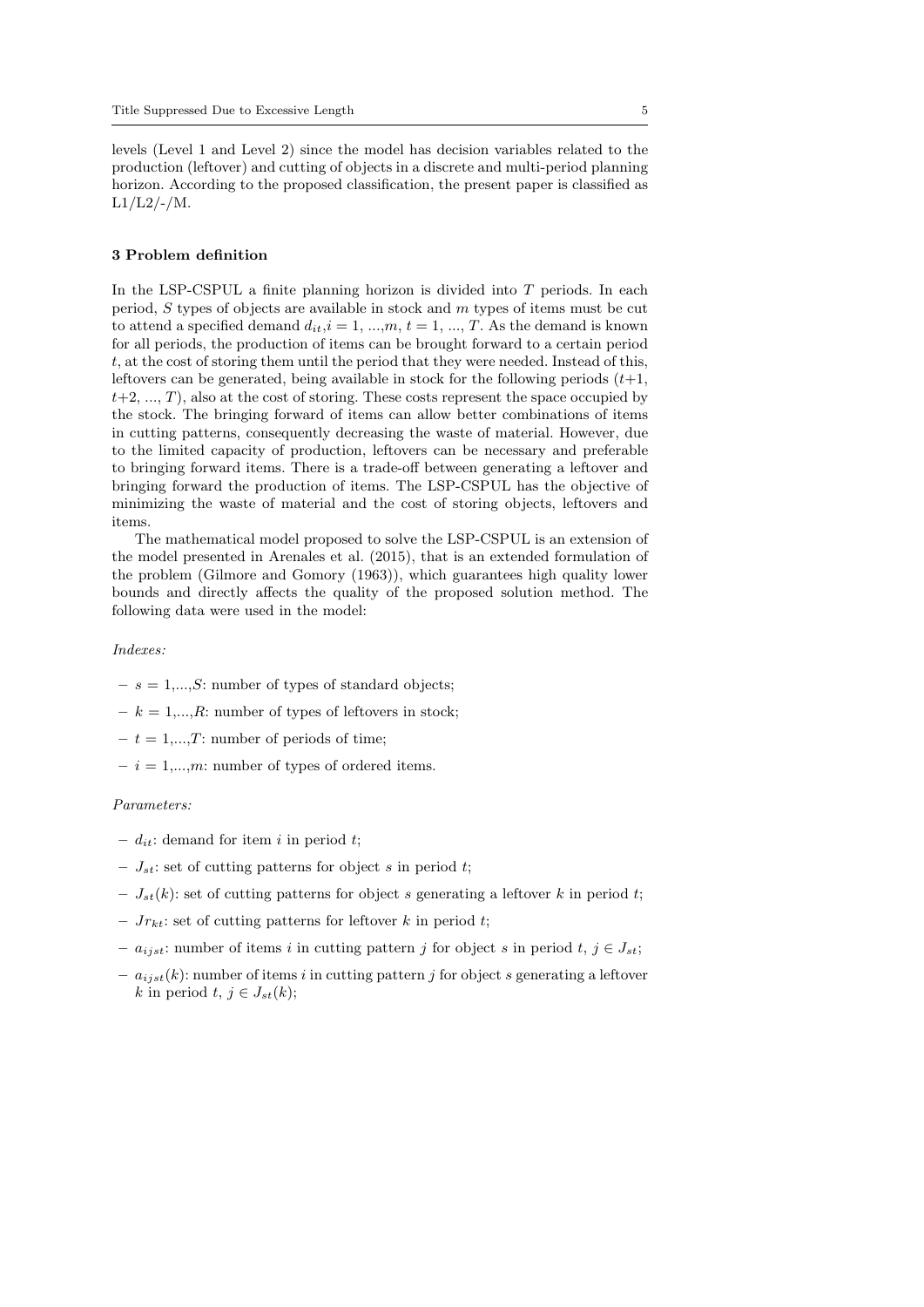- $ar_{ijkt}$ : number of items i in cutting pattern j for leftover k in period  $t, j \in Jr_{kt}$ ;
- $U_t$ : maximum number of leftovers available in stock at the end of period t;
- $Cap_t$ : production capacity in period t;
- $c_{jst}$ : waste of cutting object s according to cutting pattern j in period  $t, j \in J_{st}$ ;
- $c_{ist}(k)$ : waste of cutting object s according to cutting pattern j when generating a leftover k in period  $t, j \in J_{st}(k);$
- $cr_{jkt}$ : waste of cutting leftover k according to cutting pattern j in period t,  $j \in Jr_{kt};$
- $L_s$ : length of the object s;
- $Lr_k$ : length of the leftover k;
- $l_i$ : length of item *i*;
- $py_{it}$ : Inventory cost of item i at the end of the period t;
- $pz_{kt}$ : Inventory cost of leftover k at the end of the period t.

# Variables:

- $x_{jst}$ : number of objects s cut according to cutting pattern j in period  $t, j \in J_{st}$ ;
- $x_{jst}(k)$ : number of objects s cut according to cutting pattern j and generating a leftover k in period  $t, j \in J_{st}(k);$
- $xr_{ikt}$ : number of leftovers k cut according to cutting pattern j in period t,  $j \in Jr_{kt};$
- $y_{it}$ : number of items i brought forward to period t;
- $z_{kt}$ : number of leftovers k generated or not used in period t and available in period  $t + 1$  and in the following periods.

Mathematical model:

$$
\min \sum_{t=1}^{T} \left( \sum_{s=1}^{S} \sum_{j \in J_{st}} c_{jst} x_{jst} + \sum_{s=1}^{S} \sum_{k=1}^{R} \sum_{j \in J_{st}(k)} c_{jst}(k) x_{jst}(k) + \sum_{k=1}^{R} \sum_{j \in J_{r_{kt}}} c_{jkt} x_{jkt} + \sum_{k=1}^{R} p y_{it} y_{it} + \sum_{k=1}^{R} p z_{kt} z_{kt} \right)
$$
\n(1)

Subject to: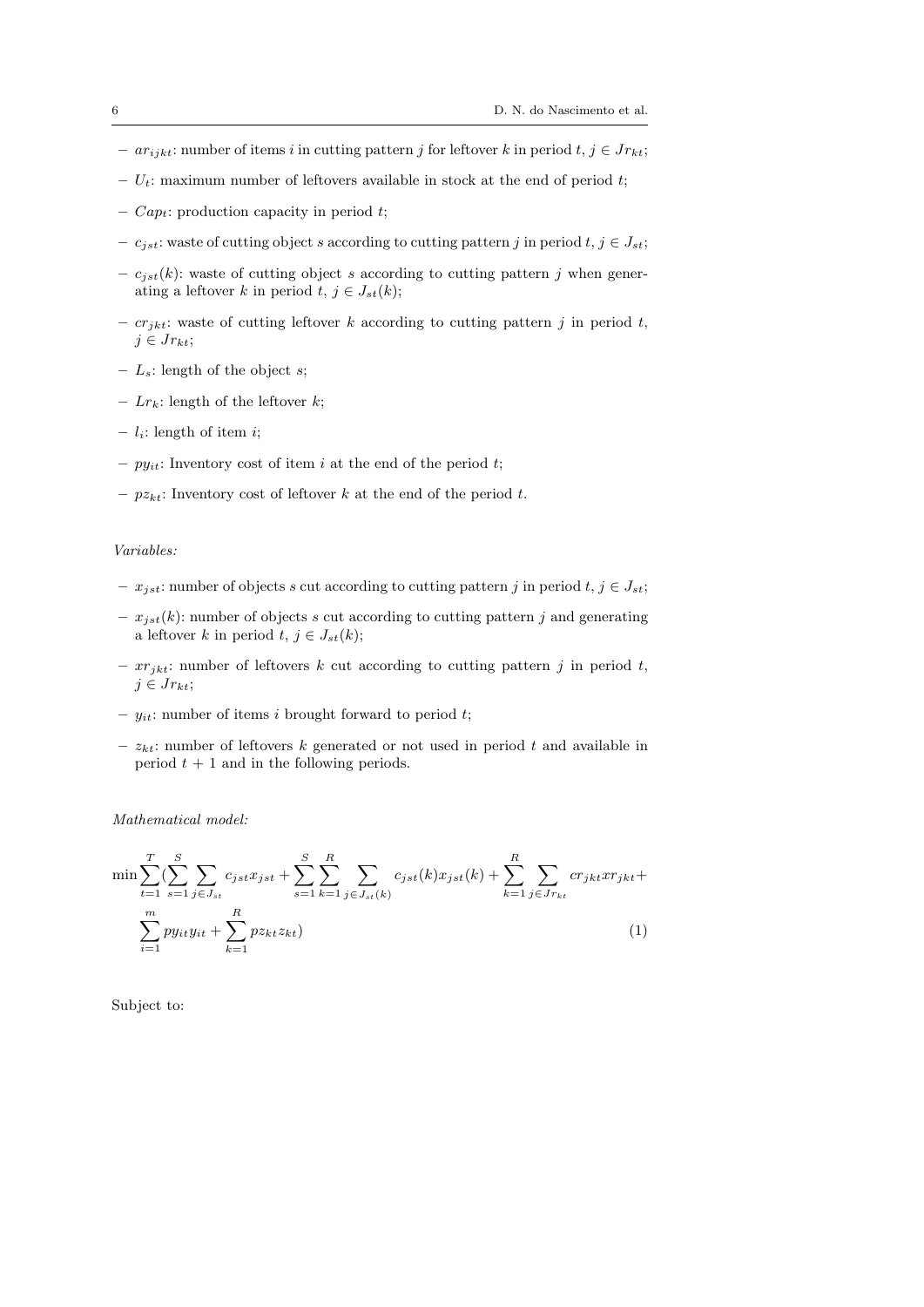$$
\sum_{s=1}^{S} \sum_{j \in J_{st}} a_{ijst} x_{jst} + \sum_{s=1}^{S} \sum_{k=1}^{R} \sum_{j \in J_{st}(k)} a_{ijst}(k) x_{jst}(k) + \sum_{k=1}^{R} \sum_{j \in Jr_{kt}} a r_{ijkt} x r_{jkt} +
$$

$$
y_{i,t-1} - y_{it} = d_{it}, \forall i, t \tag{2}
$$

$$
\sum_{j \in Jr_{kt}} x r_{jkt} \le z_{k,t-1}, \forall k, t \tag{3}
$$

$$
\sum_{s=1}^{S} \sum_{j \in J_{st}(k)} x_{jst}(k) - \sum_{j \in Jr_{kt}} x_{jkt} + z_{k,t-1} = z_{kt}, \forall k, t
$$
\n(4)

$$
\sum_{s=1}^{S} \sum_{k=1}^{R} \sum_{j \in J_{st}(k)} x_{jst}(k) - \sum_{k=1}^{R} \sum_{j \in Jr_{kt}} x r_{jkt} \le U_t - \sum_{k=1}^{R} z_{k,t-1}, \forall t
$$
(5)

$$
\sum_{i=1}^{m} \sum_{s=1}^{S} \sum_{j \in J_{st}} a_{ijst} x_{jst} + \sum_{s=1}^{S} \sum_{k=1}^{R} \sum_{j \in J_{st}(k)} a_{ijst}(k) x_{jst}(k) +
$$
  

$$
\sum_{k=1}^{R} \sum_{j \in Jr_{kt}} a_{ijst} x r_{jkt}) \le Cap_{t}, \forall t
$$
 (6)

$$
x_{jst} \in Z^+, \forall j \in J_{st}, s, t \tag{7}
$$

$$
x_{jst}(k) \in Z^+, \forall j \in J_{st}(k), s, k, t \tag{8}
$$

$$
xr_{jkt} \in Z^+, \forall j \in Jr_{kt}, k, t \tag{9}
$$

$$
y_{it} \in Z^+, \forall i, t \tag{10}
$$

$$
z_{kt} \in Z^+, \forall k, t \tag{11}
$$

In the model  $(1)$ – $(11)$ , the objective function  $(1)$  minimizes the total cost of cutting objects and leftovers in stock in all periods and the cost of storing items and new leftovers. The cost parameters associated with the cutting patterns, which must be minimized, represent the waste of material, and are calculated as follows:

$$
- c_{jst} = L_s - \sum_{i=1}^{m} l_i a_{ijst}
$$
  
- c\_{jst}(k) = (L\_s - Lr\_k) - \sum\_{i=1}^{m} l\_i a\_{ijst}(k)  
- cr\_{jkt} = Lr\_k - \sum\_{i=1}^{m} l\_i a r\_{ijkt}

Constraint (2) ensures that the demand is met. Constraint (3) ensures that the quantity of leftovers used during the cutting process in each period does not exceed their availability. Constraint  $(4)$  guarantees that, at the end of each period t, the number of leftovers in stock available for the period  $t+1$  is equal to the number of leftovers available in stock at the begin of period  $t$  plus the number of generated leftovers minus the number of cut leftovers. Constraints (3) and (4) together ensure that a leftover is not generated and cut in the same period. Constraint (5) limits the quantity of leftovers that can be generated during the cutting process in each period. The production capacity is related to the number of items that can be generated in each period and is limited by constraint  $(6)$ . Constraints  $(7)$ – $(11)$  are the integrality and non-negativity constraints of the variables.

In practice, the proposed model solves just a temporary instance of the problem. Much of the data used in the model, for example forecasts of future demand,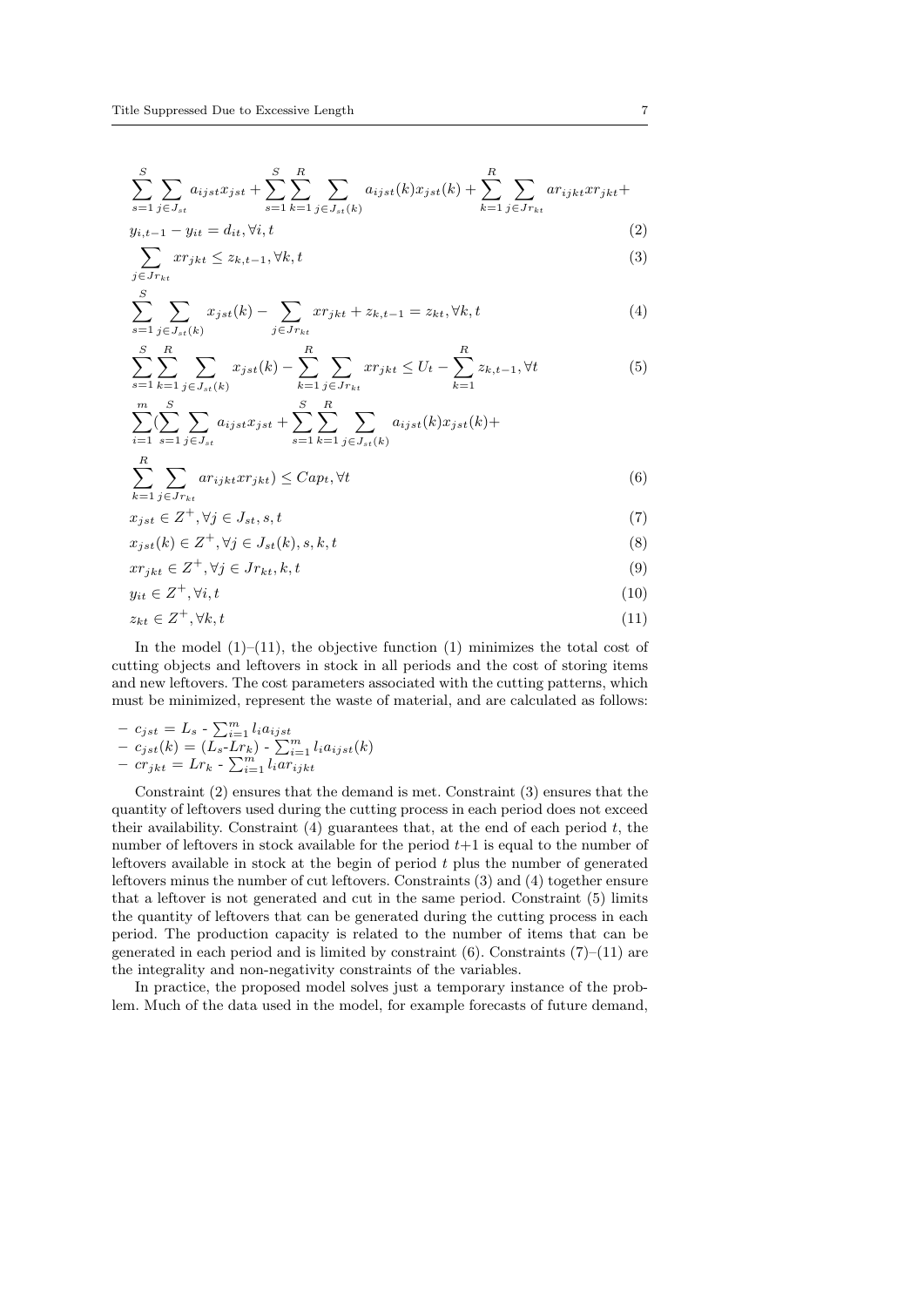almost always change as time rolls forward. The only decisions that are actually implemented are those in the time interval between the initial periods of successive optimizations. Production in later periods is only represented so that its impact on nearer and more immediate periods is taken into account. To have better decision making for these later periods, the model can be executed again, with updated data, at any point of the planning horizon.

## 4 Solution method

Because of the integrality conditions and the exponential number of variables, it is difficult to find the optimal solution of the model  $(1)$ – $(11)$ . Therefore, these conditions are relaxed and continuous solutions for the LSP-CSPUL can be found using the simplex method with column generation (Gilmore and Gomory, 1963), which is an efficient strategy to solve linear problems with high a number of variables. Afterwards, a heuristic is applied to find integer solutions.

The continuous solution found indicates the frequency of each cutting pattern, i.e., how many objects will be cut according to each cutting pattern. The problem of determining these frequencies is called the master problem. In the first iteration of the solution method, homogeneous cutting patterns are generated to find an initial solution. These homogeneous cutting patterns, which produce only one type of item, cut only objects from the stock, since it is considered that the company has objects in sufficient quantity to meet the demand.

In order to find better solutions to the master problem, the model  $(1)$ – $(11)$ must have the best possible cutting patterns available in each period of time. These cutting patterns are generated iteratively by the column generation method by solving a knapsack problem for every possible object that can be cut. The problems solved by this strategy are called sub-problems. In each period, three categories of objects can be cut:

- Object s, with length  $L_s$ ;
- Leftover k, with length  $Lr_k$ ;
- $-$  And reduced objects resulting from object s generating leftover k, with length  $(L_s - Lr_k).$

At each iteration of the solution method, a knapsack problem is solved for all objects in the categories described above and for each period. For example, consider a problem with  $S=1$  type of object,  $R=3$  types of leftovers and  $T=5$ periods. In this scenario,  $(S+R+S^*R)^*T = 35$  and so 35 knapsack problems are solved at each iteration. The solution of the objective function of the knapsack problems is used to calculate the reduced cost of the new column generated.

To describe the calculation of the reduced cost, the vector  $(\pi_{it}^2, \pi_{kt}^3, \pi_{kt}^4, \pi_t^5)$  $\pi_t^6$ ) represents the dual variables associated with constraints (2)-(6). The variable  $a_i$  indicates the number of items  $i$  in the new column (cutting pattern).

In a period t, the reduced cost  $\beta$  of a new column generated for each category of object is:

$$
- \beta_{st} = L_s - \sum_{i=1}^{m} (l_i + \pi_{it}^2 + \pi_t^6) a_i;
$$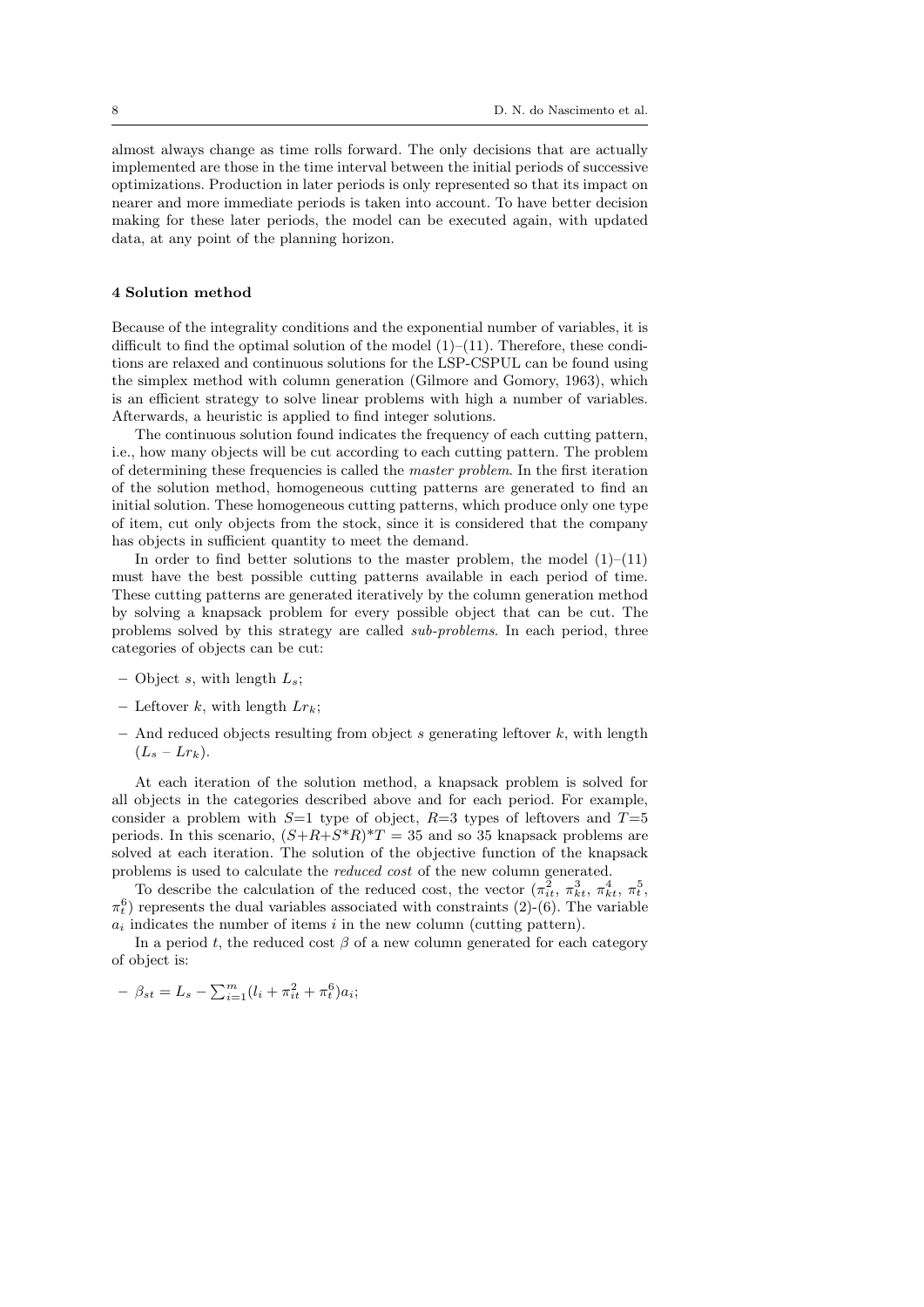$- \beta_{st}(k) = (L_s - Lr_k) - \pi_{kt}^4 - \pi_t^5 - \sum_{i=1}^m (l_i + \pi_{it}^2 + \pi_t^6) a_i;$  $- \beta_{kt} = Lr_k - \pi_{kt}^3 + \pi_{kt}^4 + \pi_t^5 - \sum_{i=1}^m (l_i + \pi_{it}^2 + \pi_t^6) a_i.$ 

For the example described previously, 35 reduced costs are calculated in each iteration. The cutting patterns (columns) associated with negative reduced costs are included in the master problem. After this procedure, the linear relaxation of the master problem is solved again. This procedure is repeated until no subproblems provide a new cutting pattern with a negative reduced cost.

In real-world applications, it is impossible to consider continuous solutions for cutting stock problems. Thus, a heuristic procedure adapted from the classic relaxand-fix heuristic (Wolsey, 1998) was proposed and used to find integer solutions. This proposed heuristic procedure consists of:

- **Step 1** Find an optimal solution for the model  $(1)-(11)$  with the integrality conditions relaxed using the column generation method;
- Step 2 From all the cutting patterns generated during Step 1, select those that meet one of the following criteria:
	- Homogeneous cutting patterns;
	- Cutting patterns that compose the base of the optimal relaxed solution;
	- For cutting patterns from objects, select those with waste equal or lower than 0.5% of the length of the object. For cutting patterns from leftovers, select those with waste equal or lower than 1% of the length of the leftover.
- Step 3 Separate the cutting patterns selected in Step 2 into groups, which will be used in the relax-and-fix strategy, starting at Step 4. The groups of variables must be defined as follows:
	- Group A: variables associated with cutting patterns that cut standard objects and generate leftovers  $(x_{jst}(k))$ ;
	- Group B: variables associated with cutting patterns that cut leftovers  $(xr_{ikt})$ ;
	- Group C: variables associated with cutting patterns that cut standard objects  $(x_{ist})$ . Since there are a large number of variables in this group, it is divided into T sub-groups  $C_t$ ,  $t = 1,...T$ , according to the number of time periods;
	- Group D: variables associated with the bringing forward of items  $(y_{it})$  and stock of leftovers  $(z_{kt})$ .
- **Step 4** Solve the model  $(1)$ – $(11)$  relaxing all the variables, except those in Group A;
- **Step 5** Fix the variables in Group A and solve the model  $(1)$ – $(11)$  relaxing all the variables, except those in Group B;
- **Step 6** Fix the variables in Group B and solve the model  $(1)$ – $(11)$  relaxing all the variables, except those in Sub-group  $C_1$ ;
- Step 7 For each period  $t' = 2...T$ , fix the variables in Sub-group  $C_{t'-1}$ , and solve the model  $(1)$ – $(11)$  relaxing all the variables, except those in Sub-group  $C_{t^\prime};$
- Step 8 Fix the variables in Sub-group  $C_T$  and solve the model (1)–(11) considering the integrality constraints of the variables in Group D. All the variables in the solution obtained after this step will have integer values.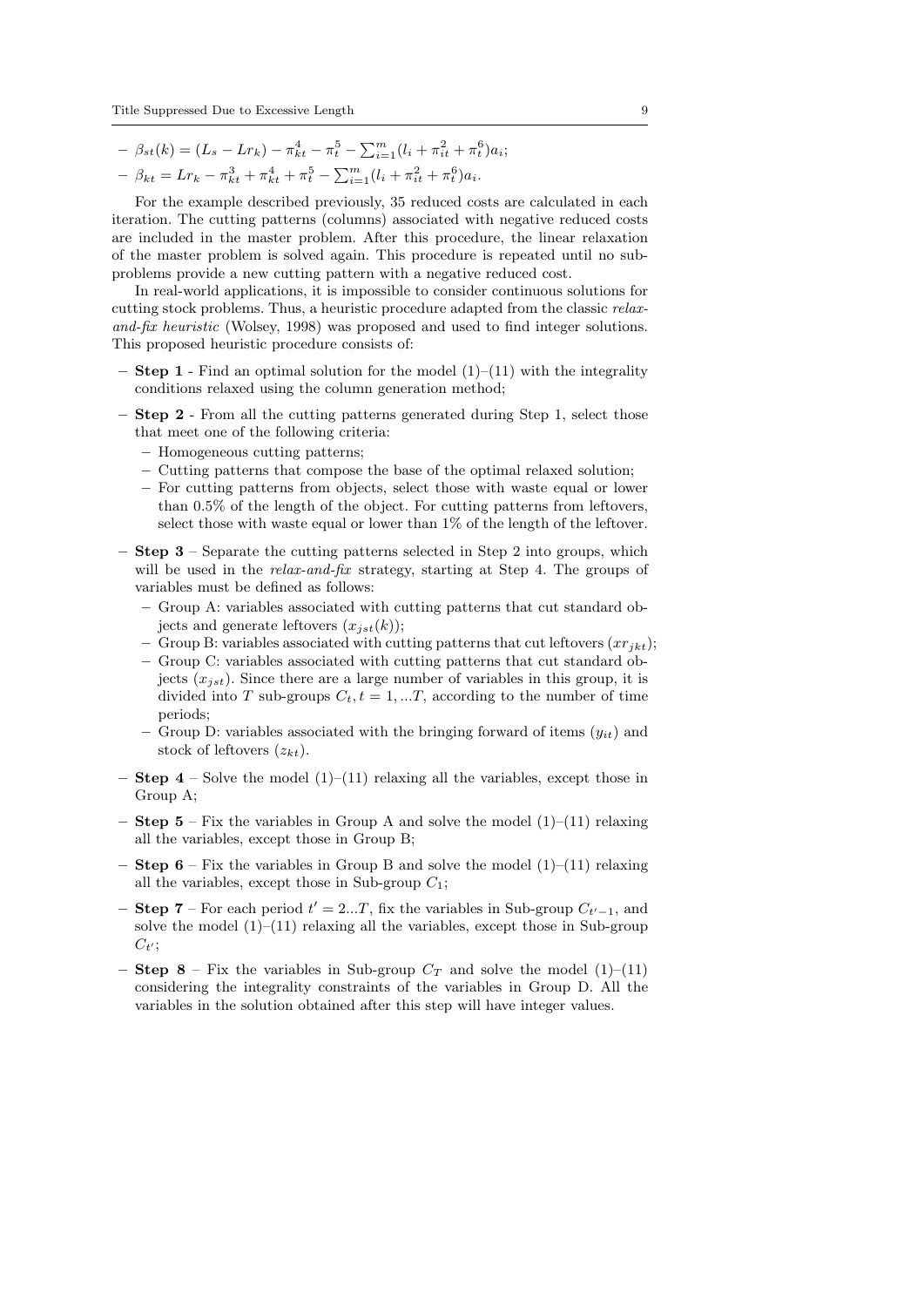For some instances, due to the capacity constraint (6), an infeasibility may occur during the last iteration of Step 7, when the variables associated with cutting patterns that cut standard objects in the last period are not relaxed. In this case, the procedure must be restarted, adding the following constraint to the model:

$$
\sum_{i=1}^{m} \sum_{t=1}^{T-1} \sum_{s=1}^{S} \sum_{j \in J_{st}} a_{ijst} x_{jst} + \sum_{s=1}^{S} \sum_{k=1}^{R} \sum_{j \in J_{st}(k)} a_{ijst}(k) x_{jst}(k) +
$$
  

$$
\sum_{k=1}^{R} \sum_{j \in Jr_{kt}} a_{ijkt} x r_{jkt} \ge \sum_{i=1}^{m} \sum_{t=1}^{T} d_{it} - Cap_T + \alpha
$$
 (12)

Constraint (12) ensures that the quantity of items produced in the first  $T - 1$ periods is sufficient to leave for period T only  $Cap_T - \alpha$  items to be produced, with  $\alpha$  being an integer number greater than 0. When the infeasibility occurs for the first time, the constraint is included considering  $\alpha = 1$ . If the infeasibility remains, update  $\alpha = \alpha + 1$  and restart the procedure, until an integer solution is found.

#### 5 Computational tests

In this section, we present the description and the results of the computational tests. These tests considered two situations: problems with just one type of standard object in stock, with sufficient availability to meet the demand; and problems with more than one type of standard object, in limited quantity in stock, and with inventory costs for these objects.

To evaluate the performance of the proposed approach, the model  $(1)$ – $(11)$ was coded using OPL (Optimization Programming Language) with the CPLEX, version 12.10 solver. The computational tests were run on an Intel Core i7, 2.8 GHz,16 GB RAM computer.

# 5.1 Data sets

In order to simulate a planning horizon in a five-working-day week, the tests considered  $T=5$  periods of time. The values of other parameters were based on papers which also consider usable leftovers in cutting stock problems (Arenales et al. (2015)) and the integration of lot-sizing and cutting stock problems (Poldi and de Araujo (2016)). Some adaptations were made with the aim of reproducing different scenarios in which both the generation of leftovers and the bringing forward of items are good alternatives.

Tests considered  $m=10$  types of ordered items. The length of items  $(l_i)$  was randomly generated in the interval [150, 800] and the values for the demand  $(d_{it})$ were randomly generated in the interval [100, 400].

For the first tests, there is only one type of object  $(S=1)$  in stock, with length  $L<sub>s</sub>=1500$ . Three types of leftovers were considered with lengths  $(Lr<sub>k</sub>)$  650, 800 and 1000. The availabilities of all types of leftovers were 0 for the first period. The maximum quantity of leftovers in each period varied as  $U_t = 0$ , 1 and 5. The inventory cost for items  $py_{it} = \lambda^{y} l_i$  varied for  $\lambda^{y} = 0.00, 0.01$  and 0.05. In the last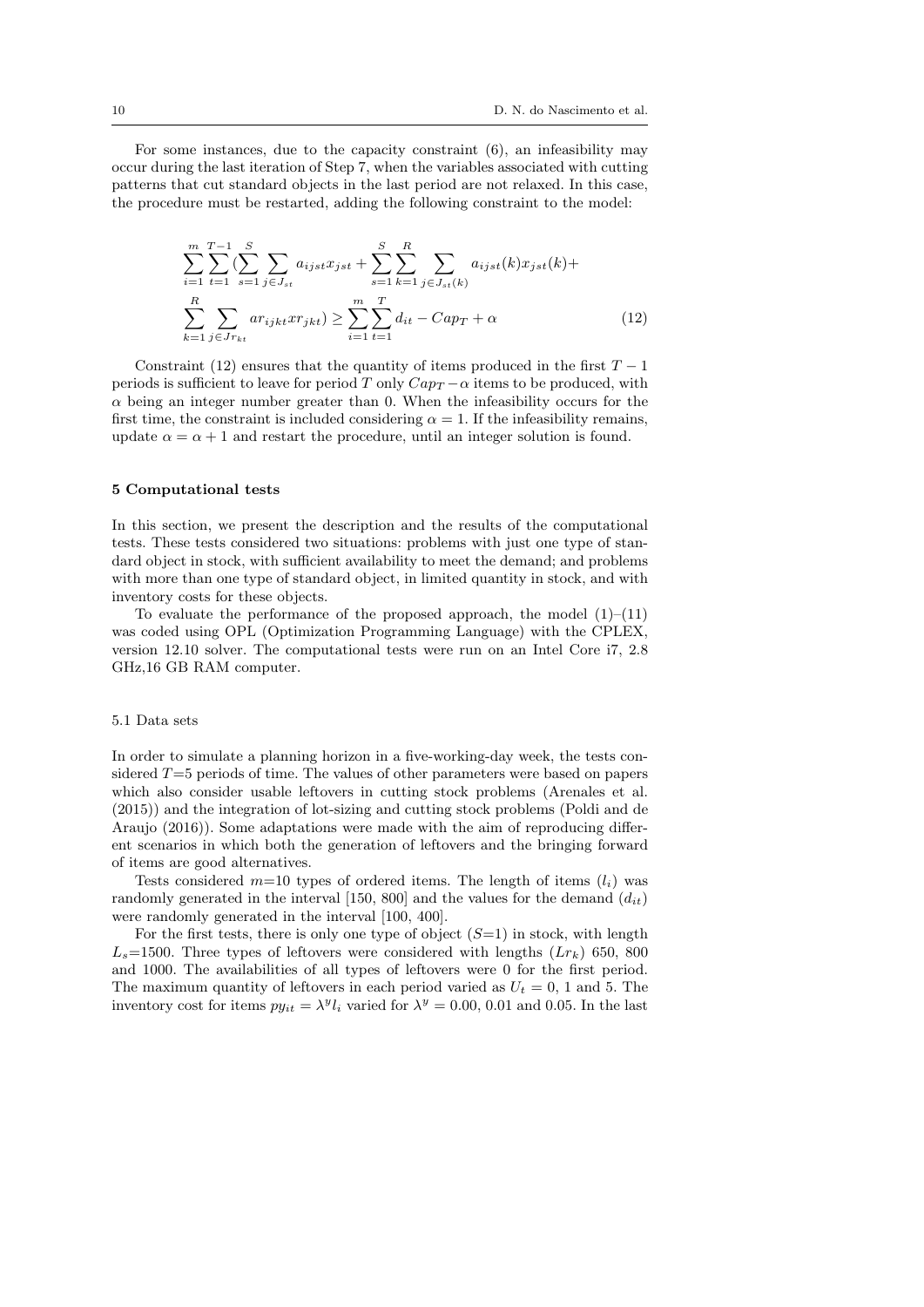period an extra cost equals 0.5 was considered, because there is no information about the demand for the next planning horizon. The inventory cost of leftovers  $pz_{kt} = \lambda^z Lr_k$  varied for  $\lambda^z = 0.00, 0.01$  and 0.05.

Considering that there is a trade-off between generating items and leftovers, different classes of instances were tested by varying the inventory costs for items and leftovers, and the parameter  $U_t$ . Only classes in which the inventory cost for items is equal or greater than the inventory cost for leftovers were considered, since storing items requires more careful planning until they are delivered to customers. For each class, 15 instances were randomly generated. Table 1 describes the classes.

| Class          | U | $\lambda^y$ | $\lambda^{\bar{z}}$ |
|----------------|---|-------------|---------------------|
| 1              | 0 | 0.00        | 0.00                |
| $\overline{2}$ | 0 | 0.01        | 0.00                |
| 3              | 0 | 0.05        | 0.00                |
| 4              | 1 | 0.00        | 0.00                |
| 5              | 1 | 0.01        | 0.00                |
| 6              | 1 | 0.01        | 0.01                |
| 7              | 1 | $\rm 0.05$  | 0.00                |
| 8              | 1 | 0.05        | 0.01                |
| 9              | 1 | 0.05        | 0.05                |
| 10             | 5 | 0.00        | $0.00\,$            |
| 11             | 5 | 0.01        | 0.00                |
| 12             | 5 | 0.01        | 0.01                |
| 13             | 5 | 0.05        | 0.00                |
| 14             | 5 | 0.05        | 0.01                |
| 15             | 5 | 0.05        | 0.05                |

Table 1: Definition of the classes

These classes were tested for two different scenarios of production capacity. In the first scenario, the production capacity in each period was equal to the maximum number of ordered items in any period. In the second scenario, the production capacity in each period was equal to 101% of the average quantity of ordered items. By comparing these two scenarios, the behavior of the proposed model with both a large and a restricted production capacity could be verified.

- Scenario 2:  $Cap_t = 1.01(\sum_{i=1}^{m} \sum_{t=1}^{T} d_{it}/T)$ .

# 5.2 Computational results with one type of standard object

The results are presented for two situations: solving the mathematical model relaxing the integer conditions of the variables (continuous solutions); and using the proposed heuristic to obtain integer solutions.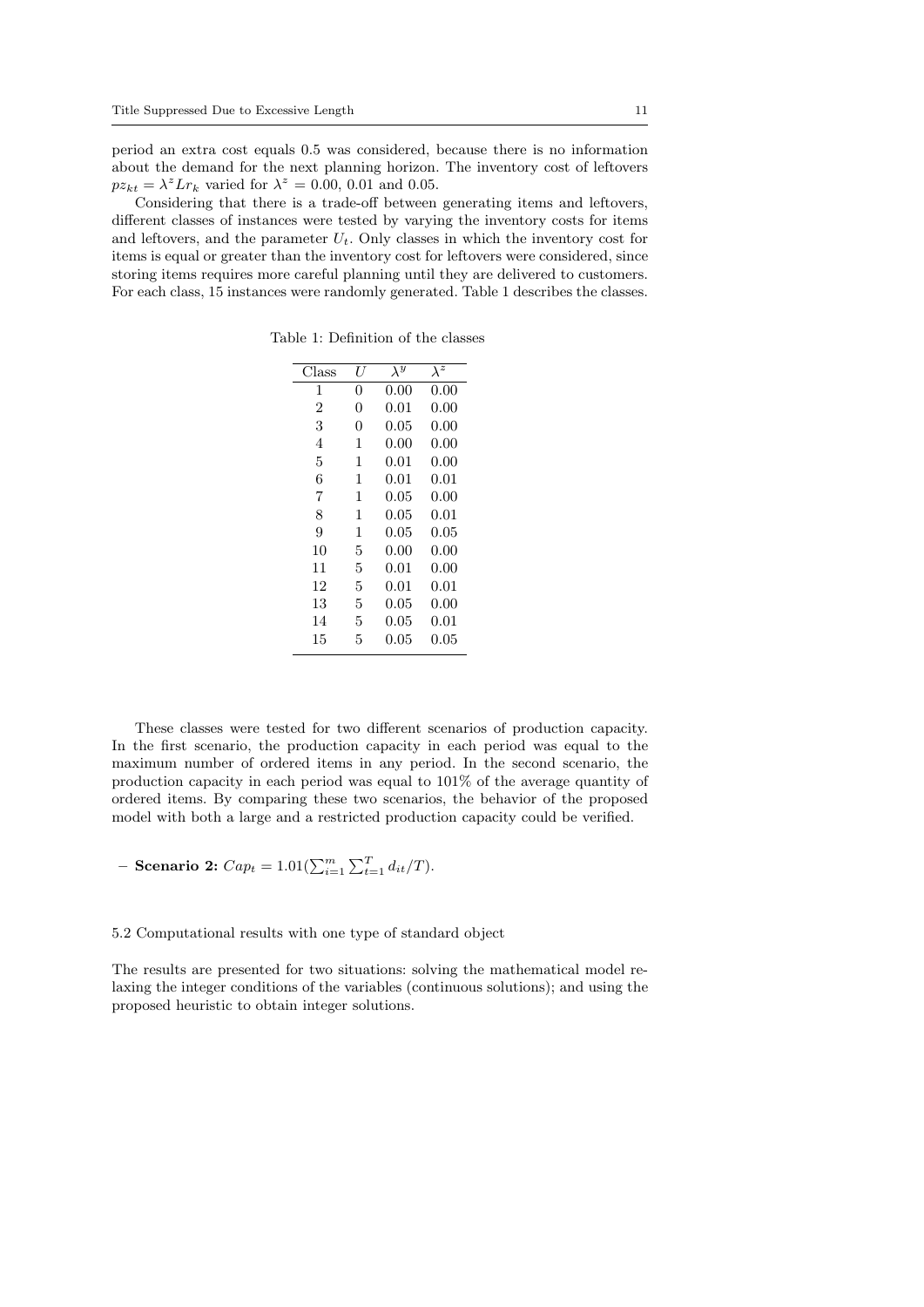# 5.2.1 Continuous solutions

Tables 2 and 3 show the average results of the continuous solutions for all classes tested in scenarios 1 and 2 of production capacity, respectively. The average total cost (Total Cost), the average number of items brought forward (Items Brought Forward), the average quantity of generated (Gen.) and cut (Cut) leftovers and the computational time (Computational Time) in seconds are given.

Table 2: Average results for continuous solutions for Scenario 1.

|                |            | Items           | Leftovers      |                | Computational |
|----------------|------------|-----------------|----------------|----------------|---------------|
| Class          | Total Cost | Brought Forward | Gen.           | $_{\rm Cut}$   | Time (s)      |
| 1              | 84479.44   | 6104.77         | $\overline{0}$ | $\overline{0}$ | 5.43          |
| $\overline{2}$ | 86323.49   | 498.07          | 0              | 0              | 5.61          |
| 3              | 90621.59   | 225.35          | $\Omega$       | 0              | 5.90          |
| 4              | 84467.66   | 5801.46         | 1.67           | 0.93           | 24.00         |
| 5              | 86304.80   | 496.96          | 2.33           | 1.53           | 27.99         |
| 6              | 86315.58   | 498.09          | 0.73           | 0.13           | 29.63         |
| 7              | 90585.41   | 224.39          | 2.40           | 1.60           | 30.79         |
| 8              | 90601.26   | 224.73          | 1.60           | 0.87           | 32.16         |
| 9              | 90619.09   | 225.35          | 0.20           | $\Omega$       | 33.94         |
| 10             | 84420.53   | 5777.24         | 8.08           | 4.41           | 31.46         |
| 11             | 86230.42   | 491.12          | 11.09          | 7.09           | 35.66         |
| 12             | 86284.11   | 498.18          | 3.58           | 0.58           | 36.32         |
| 13             | 90441.03   | 220.66          | 11.56          | 7.56           | 37.08         |
| 14             | 90520.07   | 222.28          | 7.67           | 4              | 38.08         |
| 15             | 90609.09   | 225.35          | 1              | $\Omega$       | 39.16         |

Table 3: Average results for continuous solutions for Scenario 2.

|       |            | Items           | Leftovers      |                 | Computational |
|-------|------------|-----------------|----------------|-----------------|---------------|
| Class | Total Cost | Brought Forward | Gen.           | $_{\text{Cut}}$ | Time (s)      |
| 1     | 85560.45   | 2304.02         | $\theta$       | $\theta$        | 5.33          |
| 2     | 91667.47   | 2000.64         | 0              | $\theta$        | 5.37          |
| 3     | 114253.12  | 1967.28         | $\overline{0}$ | $\theta$        | 5.49          |
| 4     | 85541.07   | 2326.32         | 1.40           | 0.60            | 26.25         |
| 5     | 91642.27   | 2000.33         | 1.80           | 1               | 29.64         |
| 6     | 91653.50   | 2000.60         | 0.67           | 0.13            | 30.42         |
| 7     | 114213.58  | 1967.38         | 1.72           | 1.05            | 31.90         |
| 8     | 114231.46  | 1967.22         | 0.99           | 0.43            | 32.78         |
| 9     | 114249.95  | 1967.28         | 0.27           | $\theta$        | 33.88         |
| 10    | 85463.55   | 2321.94         | 8.67           | 4.67            | 32.16         |
| 11    | 91541.92   | 1999.02         | 8.84           | 4.84            | 34.61         |
| 12    | 91597.81   | 2000.47         | 3.33           | 0.67            | 36.59         |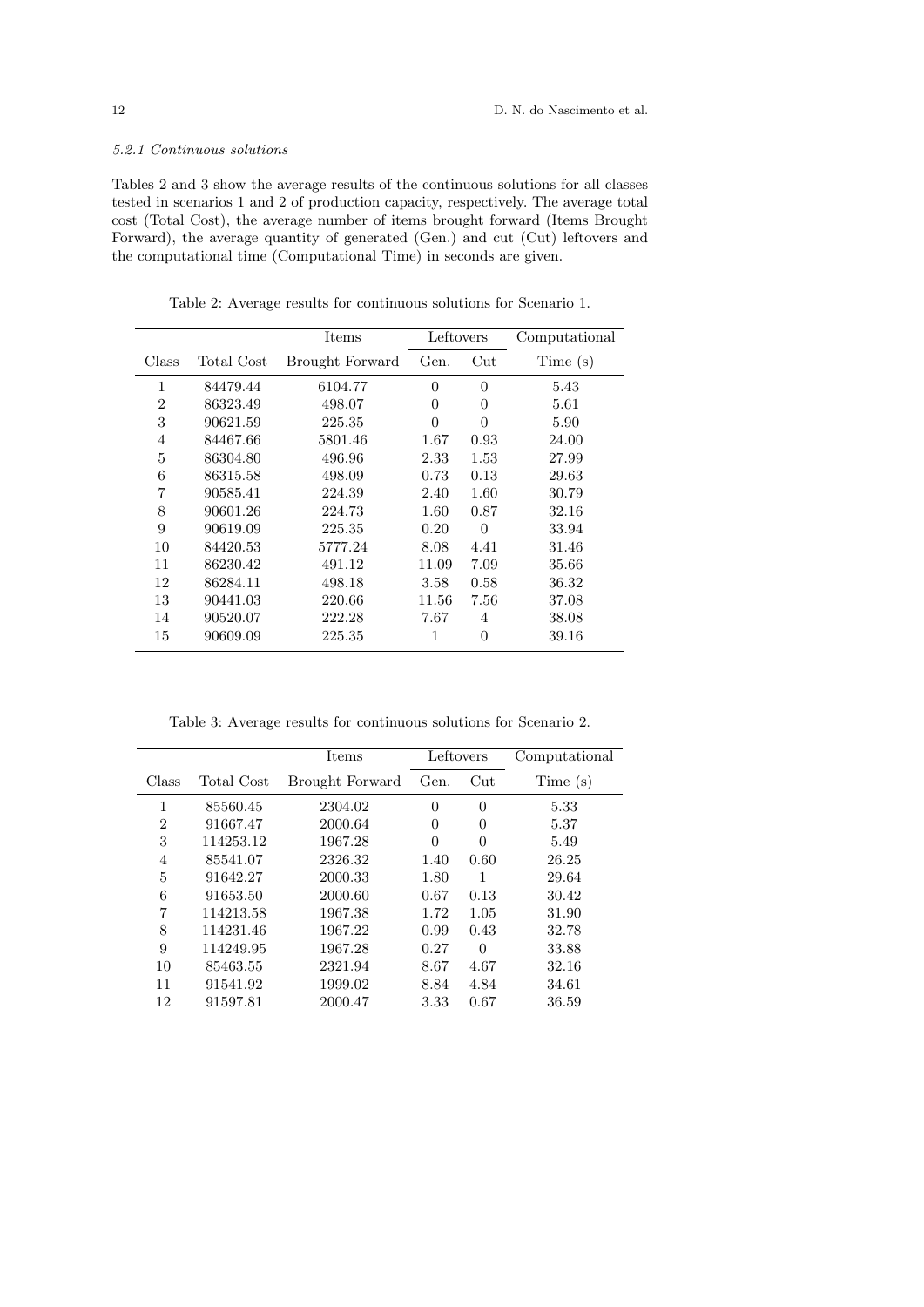| 13 | 114061.87 | 1966.70 | 9.12 | 5.79 | 36.75 |
|----|-----------|---------|------|------|-------|
| 14 | 114148.77 | 1966.78 | 4.47 | 1.78 | 38.34 |
| 15 | 114237.29 | 1967.28 | 1.33 |      | 39.62 |

The average total cost for all classes was lower in Scenario 1, with a larger production capacity. In this scenario, there was a substantial difference in the number of items brought forward between the classes with  $\lambda^y = 0$  (classes 1, 4 and 10) and the classes with  $\lambda^y > 0$ . The difference occurs because, in this scenario, all periods have enough production capacity to meet their demand, so the model just brings forward items if it is profitable.

In the Scenario 2, the number of items brought forward was close for all classes, remaining around 2000 items. In this case, some periods have a demand higher than the capacity, therefore bringing forward an item is not a choice, it is necessary. In this context, there was an increase of total cost of around 6% and 26%, in comparison with Scenario 1, for the classes with  $\lambda^y = 0.01$  and  $\lambda^y = 0.05$ , respectively, and just 1% when  $\lambda^y = 0$ . The results also showed that generating and cutting leftovers is a good alternative for those classes where  $\lambda^y > 0$ , mainly for classes 11 and 13.

The computational time for both scenarios was similar. However, it increases when leftovers can be generated and cut (classes with  $U > 0$ ). This increase is due to the number of sub-problems that are solved at each iteration of the solution method. When  $U=0$ , there is just one type of object that can be cut (object  $L_s$  $=1500$ ) in each period, so the solution method solves just 5 sub-problems at each iteration. For the classes with  $U > 0$ , in each period the model can generate cutting patterns for 1 type of object, 3 types of leftovers and 3 types of reduced objects, meaning that 35 sub-problems have to be solved.

# 5.2.2 Integer solutions

Tables 4 and 5 show the average results of the integer solutions obtained through the proposed heuristic procedure described in Section 4 for Scenarios 1 and 2 of production capacity, respectively. All the columns of these tables are the same as in Tables 2 and 3, except for a new column that shows the gap between the integer and continuous solutions. This gap is calculated as follows:

$$
Gap(\%) = \frac{100 \times (Total cost for integer solution - Total cost for continuous solution)}{Total cost for integer solution}
$$

|       |            | <b>Items</b>         | Leftovers |     |            | Computational |
|-------|------------|----------------------|-----------|-----|------------|---------------|
| Class | Total Cost | Brought Forward Gen. |           | Cut | Gap $(\%)$ | Time (s)      |
|       | 86354.07   | 5521.87              |           |     | 2.17       | 0.63          |
| 2     | 88092.26   | 465.27               |           |     | 2.01       | 0.78          |
| 3     | 92011.57   | 204.47               |           |     | 1.51       | 2.36          |

Table 4: Average results for integer solutions for Scenario 1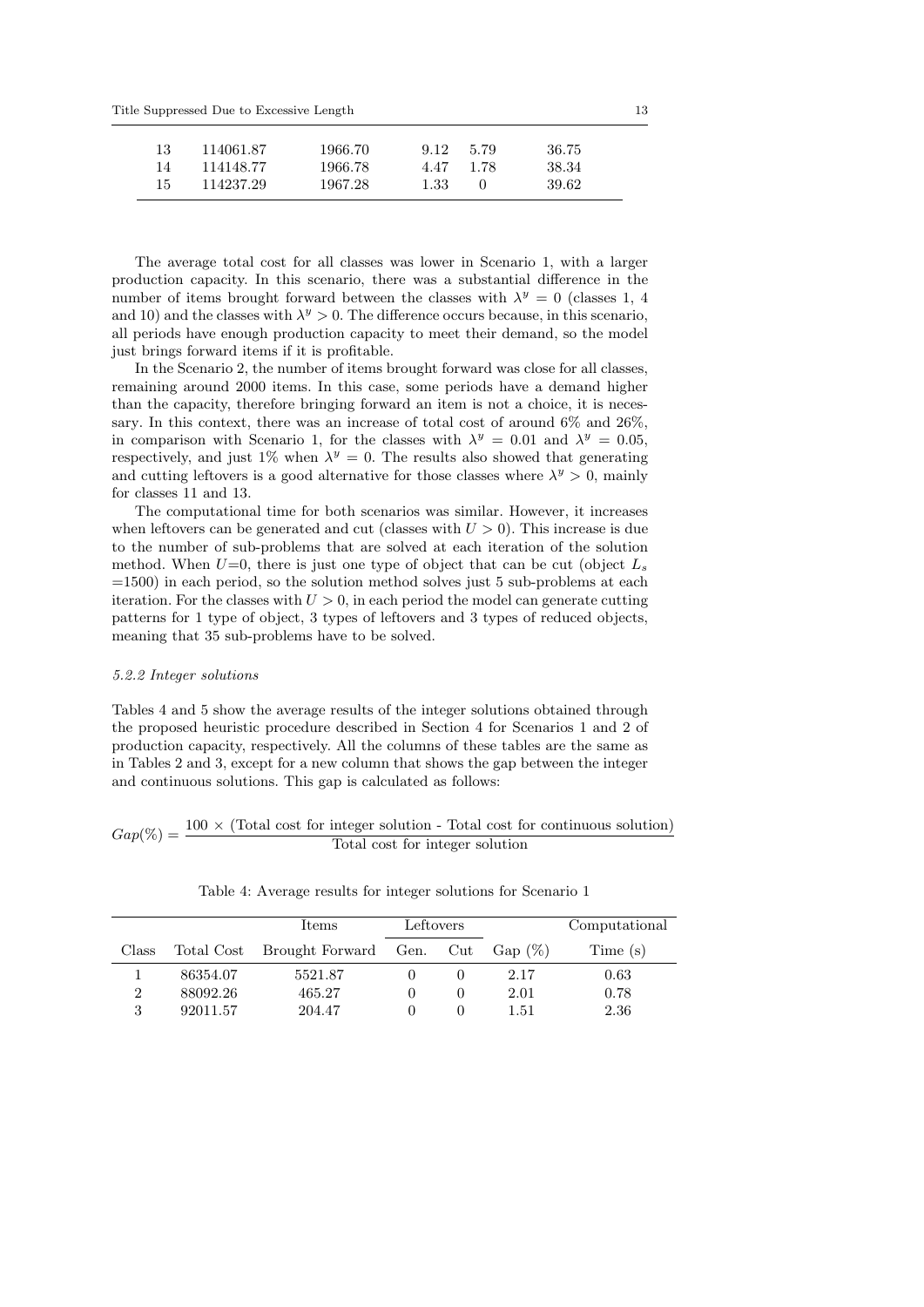| D. N. do Nascimento et al. |
|----------------------------|
|                            |

| 4  | 86223.7  | 5035.6  | 1.67  | 0.93     | 2.04 | 0.67  |
|----|----------|---------|-------|----------|------|-------|
| 5  | 87855.38 | 454.67  | 2.20  | 1.40     | 1.76 | 2.16  |
| 6  | 87884.34 | 457.47  | 0.73  | 0.13     | 1.79 | 3.92  |
| 7  | 92039.46 | 205.4   | 2.53  | 1.73     | 1.58 | 1.84  |
| 8  | 92096.6  | 203.67  | 1.53  | 0.80     | 1.62 | 26.19 |
| 9  | 92023.65 | 204.07  | 0.20  | $\Omega$ | 1.53 | 2.45  |
| 10 | 86213.7  | 5688.73 | 9.67  | 6        | 2.08 | 0.70  |
| 11 | 87705.02 | 450.4   | 12.07 | 8.07     | 1.68 | 2.69  |
| 12 | 87812.87 | 458.93  | 3.60  | 0.60     | 1.74 | 2.72  |
| 13 | 91827.53 | 201.6   | 13.80 | 9.8      | 1.51 | 25.14 |
| 14 | 91764.59 | 200.67  | 7.67  | 4        | 1.36 | 4.88  |
| 15 | 91928.46 | 203.07  |       | $\theta$ | 1.44 | 4.24  |
|    |          |         |       |          |      |       |

Table 5: Average results for integer solutions for Scenario 2

|                |            | Items           | Leftovers |                |           | Computational |
|----------------|------------|-----------------|-----------|----------------|-----------|---------------|
| Class          | Total Cost | Brought Forward | Gen.      | $_{\rm Cut}$   | $Gap(\%)$ | Time (s)      |
| 1              | 87695.27   | 2273.87         | $\theta$  | $\overline{0}$ | 2.43      | 0.79          |
| $\overline{2}$ | 94296.34   | 1969.8          | $\theta$  | $\overline{0}$ | 2.79      | 1.26          |
| 3              | 116515.32  | 1944.07         | $\theta$  | $\Omega$       | 1.94      | 2.76          |
| $\overline{4}$ | 87477.47   | 2257            | 1.40      | 0.67           | 2.21      | 0.78          |
| 5              | 93653.77   | 1967.73         | 1.80      | 1              | 2.15      | 1.11          |
| 6              | 93999.58   | 1968.27         | 0.67      | 0.13           | 2.50      | 2.59          |
| 7              | 116349.91  | 1942.87         | 1.87      | 1.20           | 1.84      | 4.67          |
| 8              | 116193.03  | 1942.27         | 0.87      | 0.33           | 1.69      | 26.46         |
| 9              | 116213.75  | 1942.07         | 0.33      | 0.07           | 1.69      | 6.23          |
| 10             | 87317.17   | 2266.53         | 10.67     | $\overline{7}$ | 2.12      | 1.47          |
| 11             | 93870.51   | 1966.27         | 10.80     | 6.80           | 2.48      | 2.53          |
| 12             | 93983.13   | 1968.07         | 3.33      | 0.67           | 2.54      | 3.70          |
| 13             | 116063.07  | 1942.67         | 9.33      | 6              | 1.72      | 1.82          |
| 14             | 115996.16  | 1941.87         | 4.47      | 1.80           | 1.59      | 4.79          |
| 15             | 116151.07  | 1942.07         | 1.67      | 0.33           | 1.65      | 7.52          |

Many characteristics of the continuous solutions remain in the results for integer solutions. Once again, the total cost in Scenario 1 was lower for all classes, as well as the behavior for the bringing forward of items and the use of leftovers. The average computational time for all classes was lower than it was for the continuous solutions, even for Classes 8 and 13, in which the average computational time was over 25 seconds. The elevated computational time for these two classes occurred due to one or two instances whose resolution lasted around five minutes. Also, the average quality of all integer solutions was highly satisfactory, with a gap lower than 3% for all classes.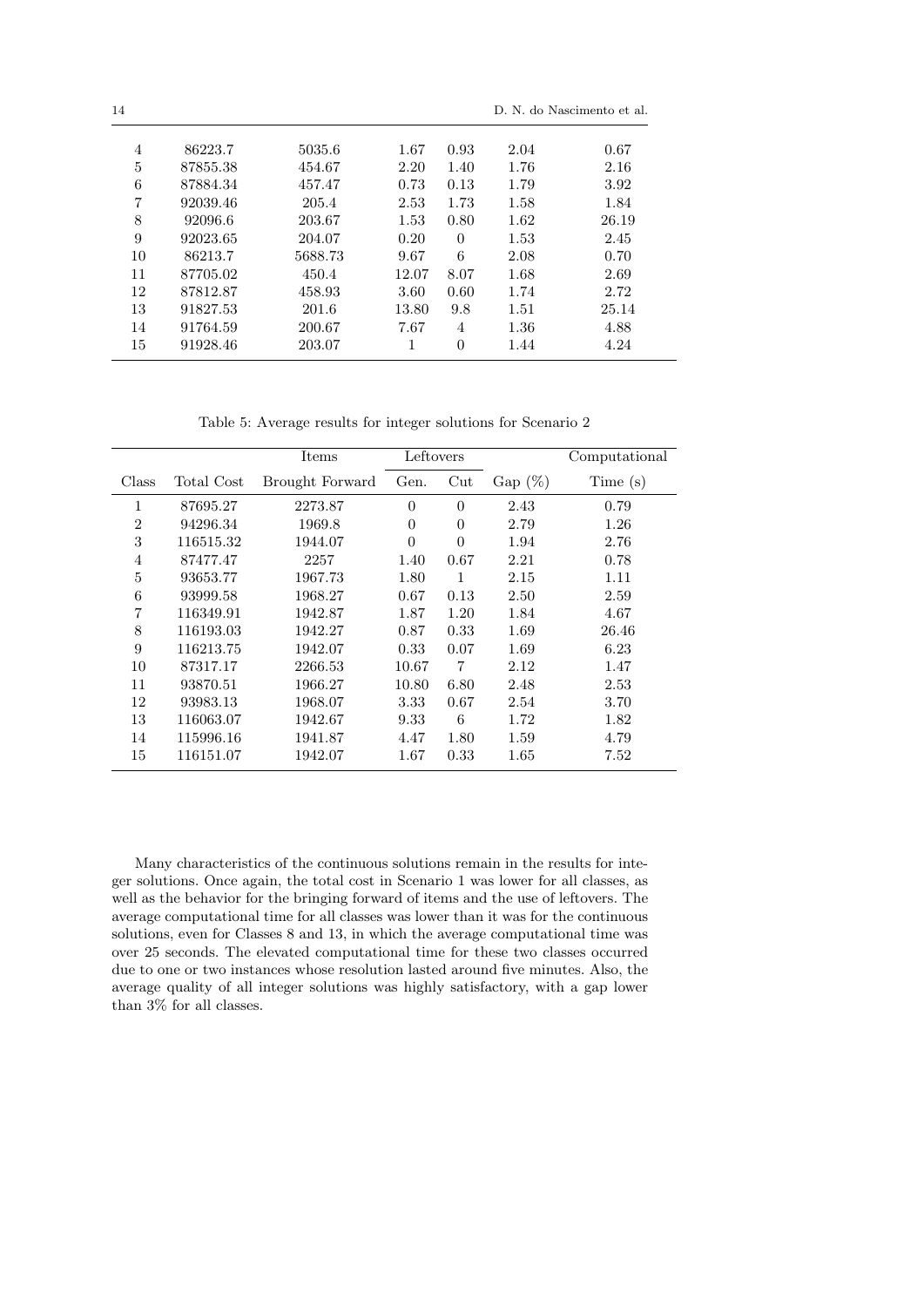5.3 Computational results with different standard objects

Some extensions, based on common practice, can be considered for the problem represented by the mathematical model  $(1)$ – $(11)$ . One possibility is to consider more than one type of standard objects in stock  $(S > 1)$ , denominated type s with availability equal to  $e_{st}$  in period t. In this case, standard objects not used in period t will be available in period  $t + 1$  and the following periods. With this approach, it is necessary to add the following constraint to the model  $(1)$ – $(11)$ :

$$
\sum_{j \in J_{st}} x_{jst} - w_{s,t-1} + w_{s,t} = e_{st}, \forall s, t \tag{13}
$$

In constraint (13),  $w_{st}$  is a positive integer variable that indicates the number of standard objects of type s not used in period t, and available in period  $t + 1$ . The inventory cost for each standard object of type s at the end of the period s is represented by the parameter  $pw_{st}$ . Adding this cost to (1), we have the following objective function:

$$
\min \sum_{t=1}^{T} \left( \sum_{s=1}^{S} \sum_{j \in J_{st}} c_{jst} x_{jst} + \sum_{s=1}^{S} \sum_{k=1}^{R} \sum_{j \in J_{st}(k)} c_{jst}(k) x_{jst}(k) + \sum_{k=1}^{R} \sum_{j \in J_{r_{kt}}} c_{jkt} x_{r_{jkt}} + \sum_{s=1}^{S} p w_{st} w_{st} + \sum_{i=1}^{R} p y_{it} y_{it} + \sum_{k=1}^{R} p z_{kt} z_{kt}
$$
\n(14)

To evaluate the performance of the proposed extension, computational tests were run considering the same 15 instances randomly generated for the tests in Section 5.2 (T=5 periods and  $m=10$  types of ordered items) but with  $S = 2$ standard objects in stock, with lengths  $L_s = 1500$  and 2000. The availability of both types of standard objects in each period  $t$  were determined in the interval  $[[E_t] [2E_t]]$  (Poldi and de Araujo (2016)), where:

$$
E_t = \frac{\sum_{i=1}^{m} l_i d_{it}}{\sum_{s=1}^{S} L_s}
$$

We also considered the same  $R = 3$  types of leftovers with lengths  $(Lr_k)$  650, 800 and 1000, and the maximum quantity of leftovers in each period varied as  $U_t$  $= 0, 3$  and 5. The availability of each type of leftover in the first period was 0 when  $U_t = 0$  and 1 when  $U_t > 0$ .

Another 15 classes of tests were considered by varying the parameter  $U_t$ , the inventory cost of items  $(py_{it} = \lambda^{y} l_i, \lambda^{y} = 0.00, 0.01 \text{ and } 0.05)$  and the inventory cost of leftovers  $(pz_{kt} = \lambda^z Lr_k, \lambda^z = 0.00, 0.01$  and 0.05). As in the previous tests, an extra cost equal to 0.5 was considered for the inventory cost of items in the last period. For all these classes, the inventory cost of standard objects was  $pw_{st} = \lambda^w L_s$ ,  $\lambda^w = \lambda^z / 10$ . Table 6 describes the classes.

Table 6: Definition of the classes with inventory cost for standard objects.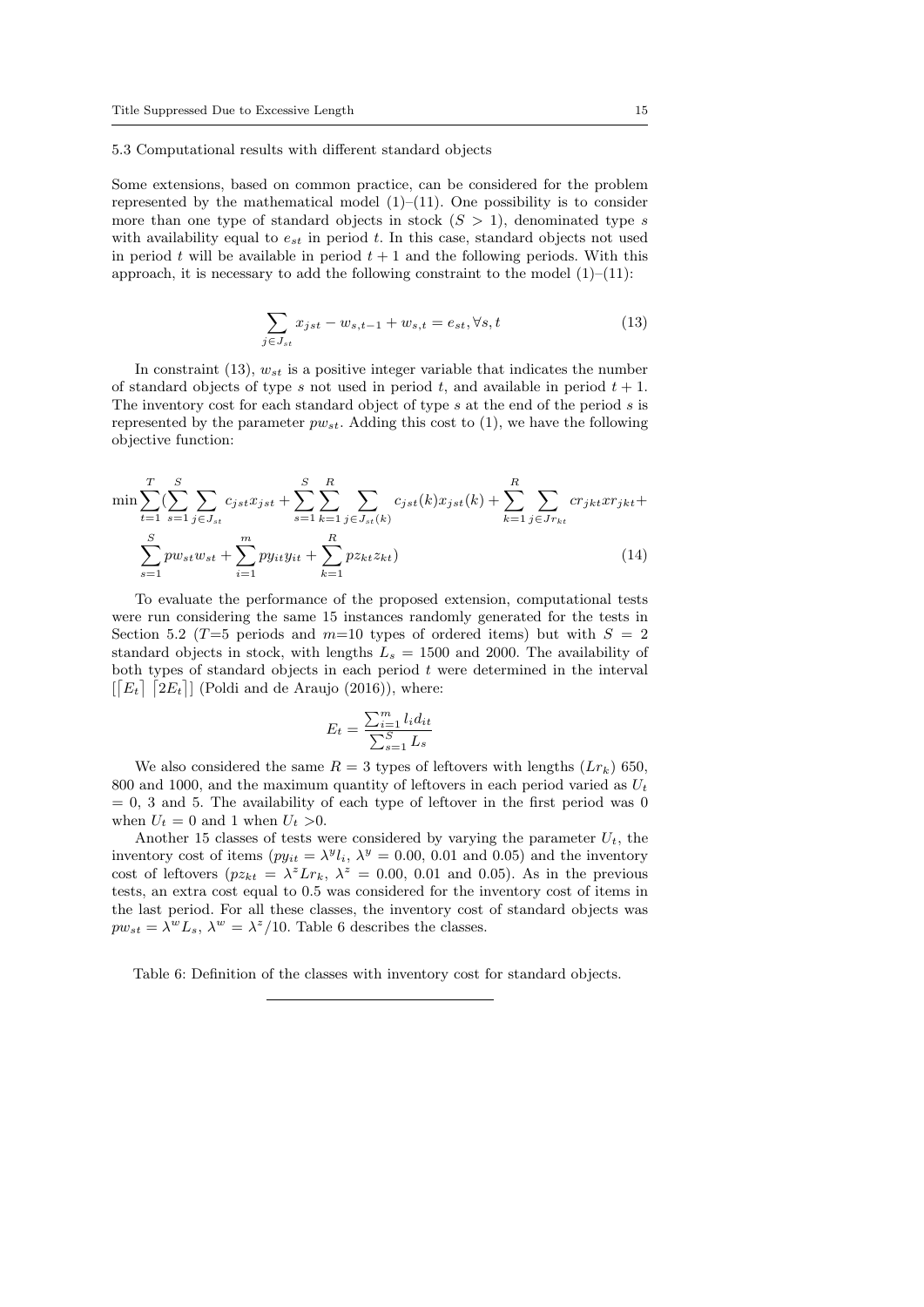| Class        | U | $\lambda^{\overline{y}}$ | $\lambda^{\overline{z}}$ | $\lambda^{\overline{w}}$ |
|--------------|---|--------------------------|--------------------------|--------------------------|
| $1$ '        | 0 | 0.00                     | 0.00                     | 0.00                     |
| $2^,$        | 0 | 0.01                     | 0.00                     | 0.00                     |
| 3'           | 0 | 0.05                     | 0.00                     | 0.00                     |
| $4^{\circ}$  | 3 | 0.00                     | 0.00                     | 0.00                     |
| 5'           | 3 | 0.01                     | 0.00                     | 0.00                     |
| 6'           | 3 | 0.01                     | 0.01                     | 0.001                    |
| 7'           | 3 | 0.05                     | 0.00                     | 0.00                     |
| $8^{\circ}$  | 3 | 0.05                     | 0.01                     | 0.001                    |
| $\dot{q}$    | 3 | 0.05                     | 0.05                     | 0.005                    |
| $10^{3}$     | 5 | 0.00                     | 0.00                     | 0.00                     |
| 11'          | 5 | 0.01                     | 0.00                     | 0.00                     |
| 12'          | 5 | 0.01                     | 0.01                     | 0.001                    |
| 13'          | 5 | 0.05                     | 0.00                     | 0.00                     |
| 14'          | 5 | 0.05                     | 0.01                     | 0.001                    |
| $15^{\circ}$ | 5 | 0.05                     | 0.05                     | 0.005                    |

These classes were only tested for the Scenario 2 of production capacity, since it is a more restricted and realistic situation. Tables 7 and 8 show the average results of the continuous and integer solutions, respectively, for all tested classes considering different standard objects and inventory cost for these objects.

Table 7: Average results for continuous solutions.

|              |            | Items           | Leftovers |                 | Computational |
|--------------|------------|-----------------|-----------|-----------------|---------------|
| Class        | Total Cost | Brought Forward | Gen.      | $_{\text{Cut}}$ | Time (s)      |
| $1$ '        | 12389.67   | 2251.06         | $\Omega$  | $\theta$        | 16.42         |
| $2^{\circ}$  | 18006.94   | 1898.68         | $\Omega$  | $\theta$        | 17.16         |
| 3'           | 36944.52   | 1891.87         | $\Omega$  | $\Omega$        | 18.22         |
| $4^{\circ}$  | 12377.62   | 2228.79         | 3.60      | 4.07            | 46.24         |
| 5'           | 17987.51   | 1898.68         | 3.28      | 3.95            | 51.32         |
| 6'           | 25625.16   | 1898.68         | 0.80      | 2.80            | 51.50         |
| $7^,$        | 36917.14   | 1891.87         | 4.40      | 4.87            | 53.46         |
| 8'           | 44627.59   | 1891.87         | 0.93      | 2.80            | 55.54         |
| 9'           | 75354.92   | 1891.87         | $\theta$  | 3               | 56.86         |
| $10^{\circ}$ | 12371.34   | 2226.24         | 6.25      | 5.45            | 45.80         |
| 11'          | 17975.53   | 1898.68         | 6.02      | 5.35            | 49.67         |
| 12'          | 25621.23   | 1898.68         | 1.33      | 2.8             | 50.72         |
| 13'          | 36897.61   | 1891.87         | 8.53      | 7.27            | 54.24         |
| 14'          | 44621.83   | 1891.87         | 1.60      | 2.80            | 54.45         |
| 15'          | 75354.92   | 1891.87         | $\Omega$  | 3               | 57.86         |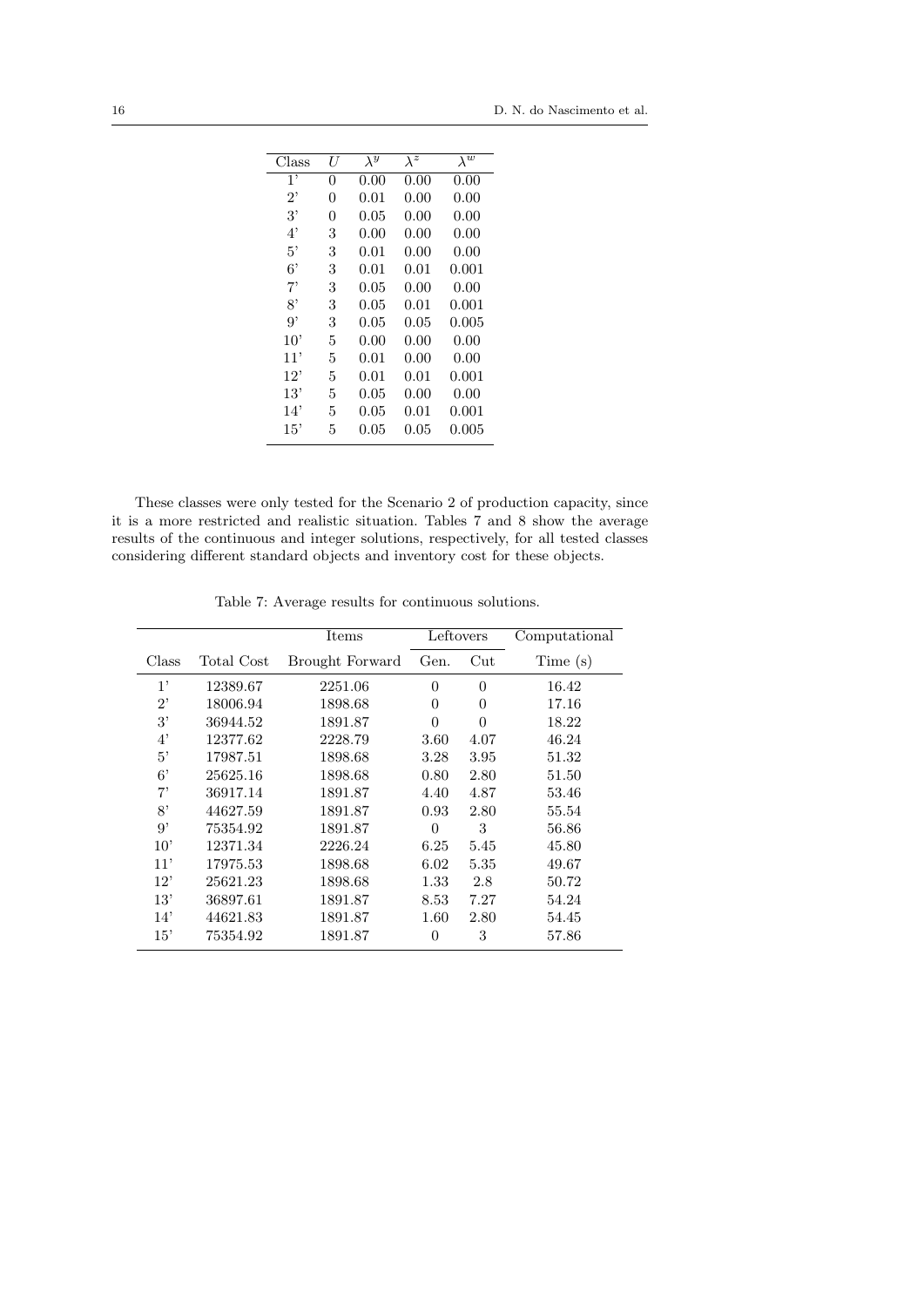|              |            | Items           | Leftovers      |                |           | Computational |
|--------------|------------|-----------------|----------------|----------------|-----------|---------------|
| Class        | Total Cost | Brought Forward | Gen.           | $_{\rm Cut}$   | $Gap(\%)$ | Time(s)       |
| $1^{\prime}$ | 13241.90   | 2245.73         | $\theta$       | $\theta$       | 6.44      | 1.85          |
| $2^{\circ}$  | 18640.05   | 1906.20         | $\overline{0}$ | $\overline{0}$ | 3.40      | 106.48        |
| 3'           | 37588.74   | 1894.93         | $\theta$       | $\overline{0}$ | 1.71      | 124.88        |
| $4^{\circ}$  | 13023.70   | 2218.07         | 3.07           | $\overline{4}$ | 4.96      | 2.68          |
| 5'           | 18654.88   | 1901.20         | 3              | 3.53           | 3.58      | 44.11         |
| $6^{\circ}$  | 26388.86   | 1904.47         | 1.27           | 2.93           | 2.89      | 30.54         |
| $7^,$        | 37510.28   | 1893.73         | 3.67           | 4.20           | 1.58      | 13.35         |
| 8'           | 45261.22   | 1893.27         | 1.73           | 3.27           | 1.40      | 13.63         |
| 9'           | 75915.39   | 1893.67         | 0.27           | 3.07           | 0.74      | 160.63        |
| $10^{\circ}$ | 13279.43   | 2209.40         | 6.60           | 6.07           | 6.84      | 18.62         |
| 11'          | 18630.70   | 1901.07         | 6              | 5.20           | 3.52      | 30.40         |
| 12'          | 26162.40   | 1902.47         | 1.60           | 2.80           | 2.07      | 32.73         |
| 13'          | 37396.52   | 1894.40         | 8.07           | 6.33           | 1.33      | 18.99         |
| 14'          | 45298.11   | 1895.20         | 2.27           | 3.13           | 1.49      | 55.76         |
| 15'          | 75903.62   | 1894            | 0.27           | 3              | 0.72      | 149.92        |

Table 8: Average results for integer solutions.

The total cost for all classes were much lower than the total cost in the situation with just one type of standard object, even considering the inventory cost of standard objects. This occurred because there were more types of objects that could be cut to produce items (2 standard objects, 6 reduced objects and 3 leftovers). With more types of objects there are more possibilities of combinations and it is easier for the solution method to find better solutions in terms of total cost.

Considering just the continuous solutions for the classes with same values of inventory costs but different values of  $U$ , the average total cost was always lower in the classes with higher values of  $U$ . For the integer solutions, this behaviour did not happen for all classes, as can be seen in the results for classes 4' and 10'. In these classes, there were no inventory costs, so the only difference between them was the parameter U. The average total cost for Class 4', with  $U = 3$ , was lower than the average total cost for Class 10', with  $U = 5$ .

Regarding the computational time of the integer solutions, the high average for some classes was caused by one or two instances that were more difficult to solve. For example, Class 9' had an average computational time of 160.63 seconds. However, a single instance was solved after 2168 seconds, and the average computational time of the other 14 instances was 17 seconds.

To understand the impact of each type of cost on the optimal solution, Table 9 shows the percentage of the cost of cutting all types of objects (Waste), the inventory cost of items  $(py)$ , the inventory cost of standard objects  $(pw)$  and the inventory cost of leftovers  $(pz)$  in the objective function of both situations tested.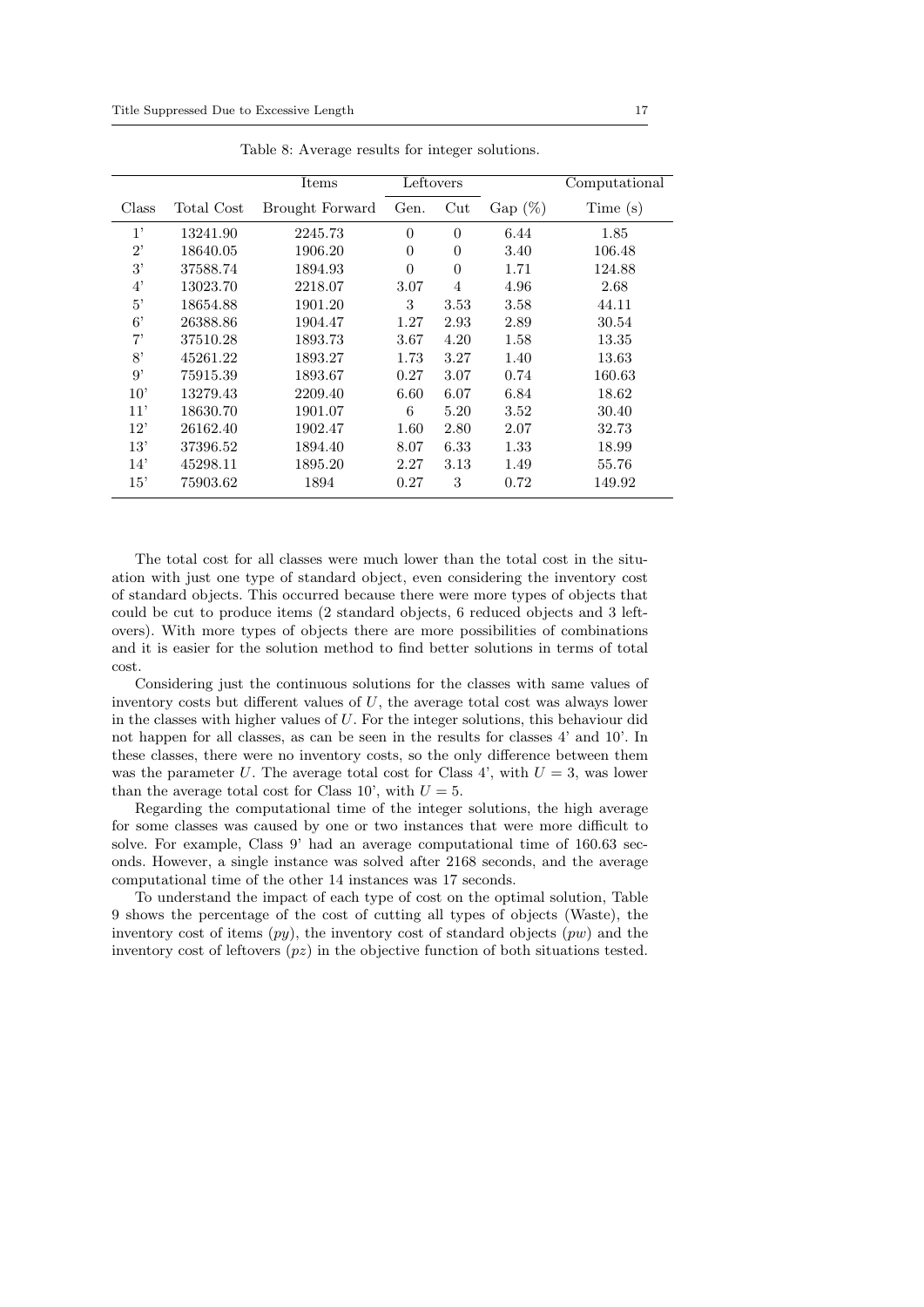|                    |       |       | One type of standard object |       |       | Different types of standard objects |                 |
|--------------------|-------|-------|-----------------------------|-------|-------|-------------------------------------|-----------------|
| Class              | Waste | py    | pz                          | Waste | py    | pw                                  | $p\overline{z}$ |
| $1/1$ '            | 98.55 | 1.45  | 0.00                        | 98.02 | 1.98  | 0.00                                | 0.00            |
| $2/2$ <sup>'</sup> | 92.77 | 7.23  | 0.00                        | 71.28 | 28.72 | 0.00                                | 0.00            |
| 3/3'               | 76.05 | 23.95 | 0.00                        | 39.34 | 60.66 | 0.00                                | 0.00            |
| 4/4'               | 98.77 | 1.23  | 0.00                        | 98.11 | 1.89  | 0.00                                | 0.00            |
| 5/5                | 92.90 | 7.10  | 0.00                        | 71.42 | 28.58 | 0.00                                | 0.00            |
| 6/6                | 92.86 | 7.13  | 0.01                        | 50.94 | 20.16 | 28.81                               | 0.10            |
| 7/7'               | 76.11 | 23.89 | 0.00                        | 39.53 | 60.47 | 0.00                                | 0.00            |
| 8/8'               | 76.14 | 23.85 | 0.01                        | 32.73 | 50.24 | 16.95                               | 0.08            |
| 9/9'               | 76.15 | 23.84 | 0.01                        | 19.34 | 30.10 | 50.55                               | 0.01            |
| 10/10              | 98.77 | 1.23  | 0.00                        | 96.73 | 3.27  | 0.00                                | 0.00            |
| 11/11'             | 92.96 | 7.04  | 0.00                        | 71.68 | 28.32 | 0.00                                | 0.00            |
| 12/12'             | 92.86 | 7.11  | 0.03                        | 50.51 | 20.32 | 29.06                               | 0.12            |
| 13/13'             | 76.24 | 23.76 | 0.00                        | 39.08 | 60.92 | 0.00                                | 0.00            |
| 14/14'             | 76.10 | 23.86 | 0.04                        | 32.72 | 50.24 | 16.94                               | 0.10            |
| 15/15              | 76.04 | 23.89 | 0.07                        | 19.33 | 30.10 | 50.56                               | 0.02            |

Table 9: Percentage of each cost in the objective function for integer solutions.

Table 9 shows that, in the situation with just one type of standard object, the waste represented more than 98% of the total cost in all classes without inventory costs (Classes  $1/1$ ',  $4/4$ ' and  $10/10$ '). In these classes, the percentage of py is more than 0% due to the extra cost of bringing forward items in the last period. The percentage of waste remained above  $90\%$  for Classes  $2/2$ ',  $5/5$ ',  $6/6$ ',  $11/11$ ' and  $12/12$ , even with inventory costs equal to 0.01. However, for the classes with  $\lambda^{y} = 0.05$ , the inventory cost of items increased considerably, representing more than 23% of the total cost, whereas the waste decreased to 76%.

In the tests considering more than one type of standard objects and inventory costs for them, there was a wide variation in the percentage of waste among the classes, since the percentage of waste was much lower than the waste generated with just one type of standard object. While the percentage of waste was 98% without inventory costs, for those classes with  $\lambda^y$ ,  $\lambda^w = 0.05$ , the percentage of inventory costs was higher than the waste. Regarding the inventory cost of leftovers, it was negligible for all classes in both situations, since they were stored in a quantity much smaller than items and standard objects.

# 5.4 Comparison between LSP-CSPUL and CSPUL

The mathematical model proposed in this paper represents the integrated problem LSP-CSPUL and it is an extension of the model presented in Arenales et al. (2015). Since  $(1)-(11)$  is solved by a multiperiod strategy that allows the bringing forward of the production of items, it is expected that better solutions could be found in comparison with the lot-for-lot strategy, in which each period is solved separately without bringing any production forward. To verify this premise, all the instances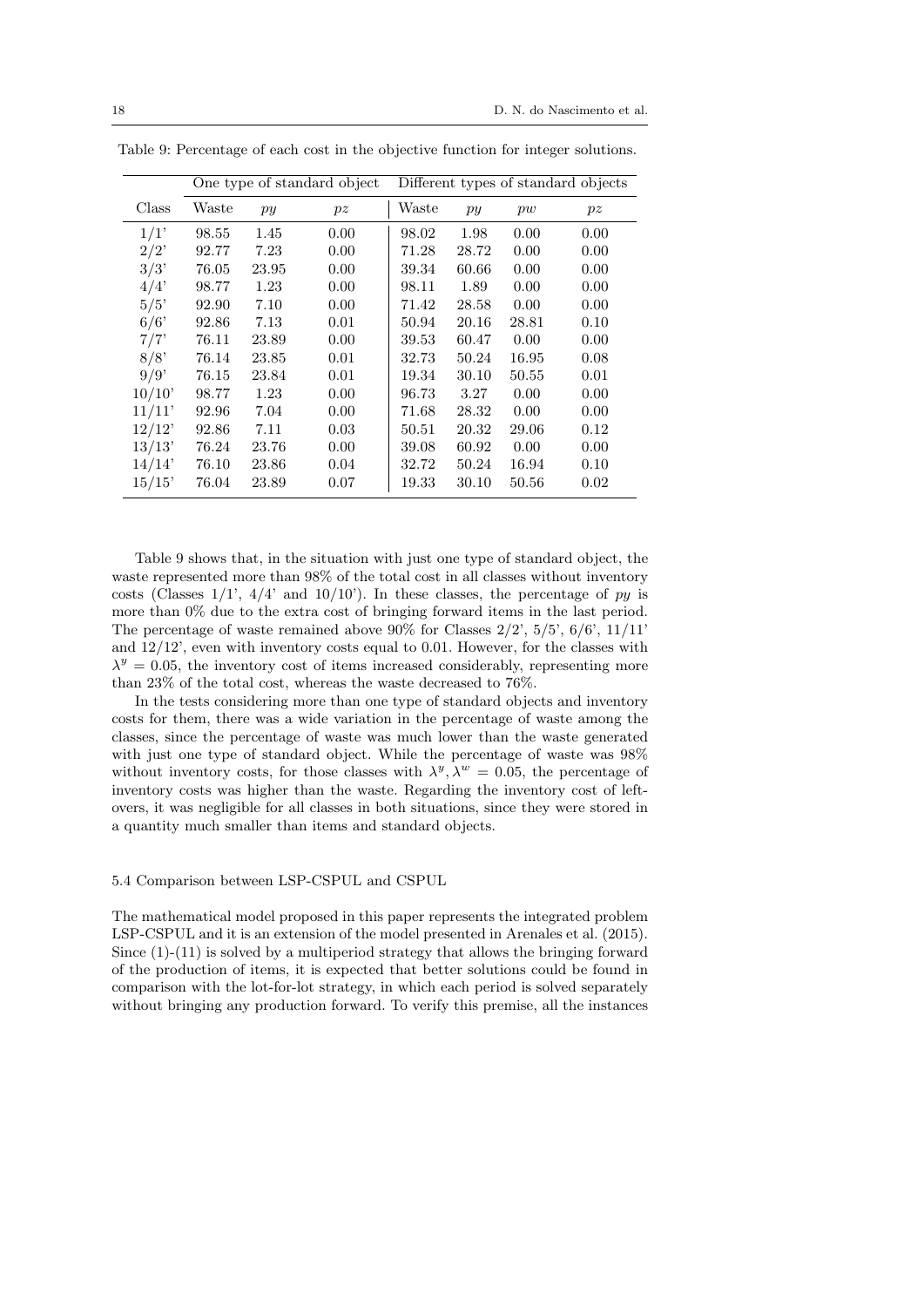and classes used in the computational tests presented previously in Subsection 5.3 were solved using the approach proposed by Arenales et al. (2015), that has a solution method based on the lot-for-lot strategy. Consequently, inventory costs for items, leftovers and standard objects are not considered. Also, the objective function of the model minimizes only the waste of material and computational results are presented exclusively for continuous solutions.

Table 10 shows the average results of the continuous solutions obtained by both strategies for tests considering different standard objects. The average waste (Waste), the percentage of waste reduction that has been achieved by the multiperiod strategy  $(\text{Red.}(\%))$ , the average quantity of generated (Gen.) and cut (Cut) leftovers, and the computational time (Time) in seconds are given.

The results from the LSP-CSPUL strategy are the same as shown in Table 7 but, instead of showing the average total cost, including waste and inventory costs, Table 10 only shows the average waste, since the mathematical model proposed by Arenales et al. (2015) does not consider inventory costs.

The results from Arenales et al. (2015) are shown for Classes 1', 4' and 10' only because these are the classes with no inventory costs. For the other classes the results are the same according to the value of the parameter U. The results from the LSP-CSPUL strategy for the remaining classes are presented to demonstrate that, even considering inventory costs, the waste was reduced.

|          |              |          | Arenales et al. (2015) |          |          | LSP-CSPUL |             |                |                 |          |
|----------|--------------|----------|------------------------|----------|----------|-----------|-------------|----------------|-----------------|----------|
| U        | Class        | Waste    | Gen.                   | Cut      | Time (s) | Waste     | Red. $(\%)$ | Gen.           | $_{\text{Cut}}$ | Time (s) |
|          | 1'           | 17046.54 | $\theta$               | $\theta$ | 13.29    | 12389.67  | 27.32       | $\theta$       | $\theta$        | 16.42    |
| $\theta$ | $2^{\prime}$ |          |                        |          |          | 12786.58  | 24.99       | $\theta$       | $\theta$        | 17.16    |
|          | 3'           |          |                        |          |          | 14379.9   | 15.64       | $\overline{0}$ | $\theta$        | 18.22    |
|          | $4^{\circ}$  | 16961.3  | 4.45                   | 6.58     | 49.76    | 12377.62  | 27.02       | 3.60           | 4.07            | 46.24    |
|          | 5'           |          |                        |          |          | 12771.07  | 24.70       | 3.28           | 3.95            | 51.32    |
| 3        | $6^{\circ}$  |          |                        |          |          | 12759.22  | 24.77       | 0.80           | 2.80            | 51.50    |
|          | 7'           |          |                        |          |          | 14355.11  | 15.37       | 4.40           | 4.87            | 53.46    |
|          | 8'           |          |                        |          |          | 14363.67  | 15.32       | 0.93           | 2.80            | 55.54    |
|          | 9'           |          |                        |          |          | 14279.72  | 15.81       | $\Omega$       | 3               | 56.86    |
|          | $10^{\circ}$ | 16902.76 | 10.68                  | 6.35     | 49.72    | 12371.34  | 26.81       | 6.25           | 5.45            | 45.80    |
|          | 11'          |          |                        |          |          | 12761.61  | 24.50       | 6.02           | 5.35            | 49.67    |
| 5        | 12'          |          |                        |          |          | 12752.05  | 24.56       | 1.33           | 2.80            | 50.72    |
|          | 13'          |          |                        |          |          | 14339.38  | 15.17       | 8.53           | 7.27            | 54.24    |
|          | 14'          |          |                        |          |          | 14356.77  | 15.06       | 1.60           | 2.80            | 54.45    |
|          | 15'          |          |                        |          |          | 14279.72  | 15.52       | $\overline{0}$ | 3               | 57.86    |

Table 10: Average waste for continuous solutions using multiperiod and lot-for-lot strategies.

As can be seen in Table 10, the LSP-CSPUL strategy had lower average waste for all the classes tested, even those with inventory costs. For Classes 1', 4' and 10', the reduction of waste was around 27%, even though the approach used by Arenales et al. (2015) generated more leftovers. As expected, this reduction occurs mainly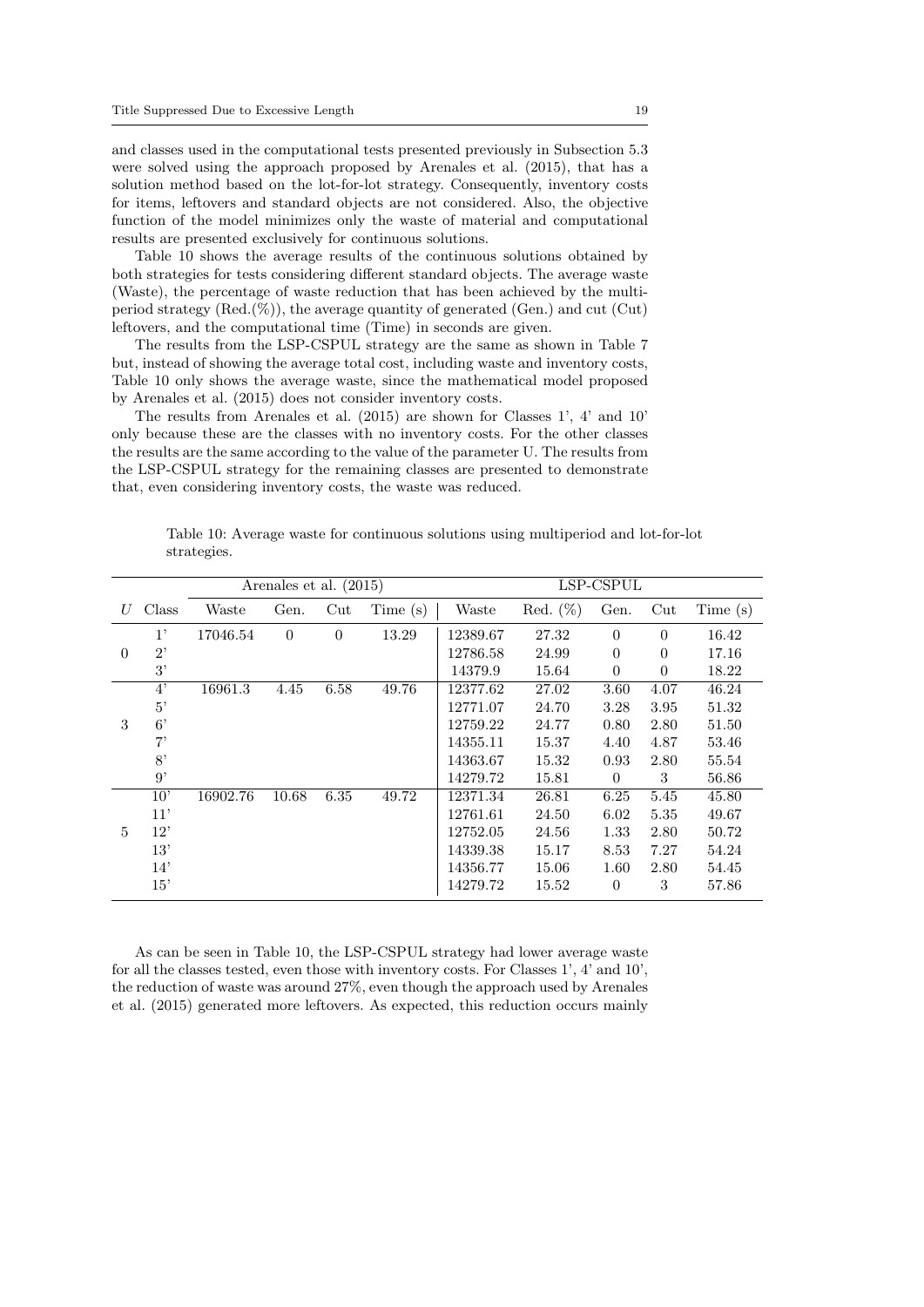due to the possibility of bringing forward the production of items in the LSP-CSPUL strategy. Regarding the computational time, both strategies had similar average results.

## 6 Conclusions

This paper presents a new mathematical model, based on Arenales et al. (2015) to represent the integration of the lot-sizing problem and the one dimensional cutting stock problems with usable leftovers. The proposed model aims to determine a cutting plan for a planning horizon, considering the possibility of bringing forward the production of items and also allowing the generation of usable leftovers that can be cut in future periods.

This situation is very common in a variety of industries but the decision making is complex due to all variables and parameters of the problem, such as the different costs involved. The proposed model considers three types of cost: cost of cutting an object (waste), cost of storing items and cost of storing leftovers. By relaxing the integer variables, the column generation method (Gilmore and Gomory, 1963) was used to solve the problems. An innovative heuristic procedure adapted from the classic relax-and-fix strategy was proposed to provide real-world integer solutions. The procedure was adapted to consider the specific characteristics of the model, such as the leftovers and the bringing forward of items.

Computational tests were run to evaluate the proposed strategy and then an extension of the problem, that considers more than one type of standard object in stock. The proposed model, the solution method and the heuristic procedure were very efficient in solving the problem, providing good solutions in reasonable computational time. The results showed that, for more restricted production capacity, the total cost is larger compared to less restricted capacity.

For future research, other extensions to the problem could be proposed, such as: considering the two-dimensional cutting stock problems; considering setup costs and setup times for cutting patterns.

# Acknowledgement

The authors would like to thank the editor and anonymous reviewers for their careful reading and useful comments. This research was funded by the Conselho Nacional de Desenvolvimento Científico e Tecnológico - CNPq (Grant numbers  $421130/2018-0$ ,  $305261/2018-5$ ,  $306558/2018-1$  and  $406335/2018-4$ ) and Fundação de Amparo a Pesquisa do Estado de S˜ao Paulo - FAPESP (Grant numbers 2013/07375- 0, 2016/01860-1 and 2018/16600-0).

## References

- 1. Abuabara, A., & Morabito, R. (2009). Cutting optimization of structural tubes to build agricultural light aircrafts. Annals of Operations Research, 149 (1), 149-165.
- 2. Arenales, M. N., Cherri, A. C., do Nascimento, D. N., & Vianna, A. C. G. (2015). A new mathematical model for the cutting stock/leftover problem. Pesquisa Operacional, 35 (3), 1-14.